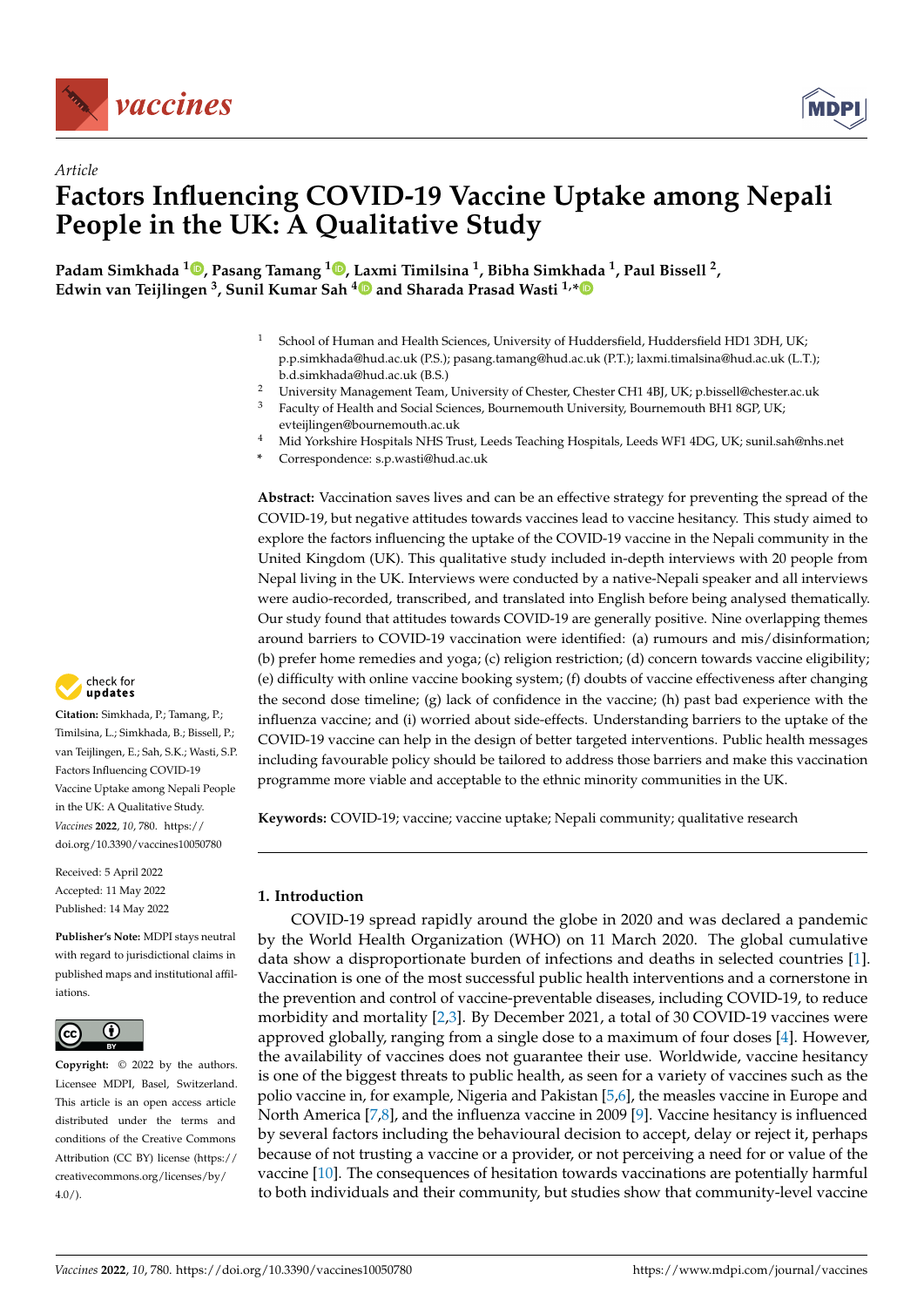coverage requires 80% and above to protect the community, depending on vaccine efficacy and the duration of protection [\[3\]](#page-13-2). However, vaccine hesitancy or refusal is one of the most important health threats [\[3,](#page-13-2)[11](#page-13-10)[,12\]](#page-13-11).

COVID-19 vaccination programmes have started globally following the approval and administration of multiple vaccines, and in the United Kingdom (UK) this started in December 2020 [\[13\]](#page-13-12). One year later, by the end of December 2021, 8.99 billion vaccine doses had been administered globally, resulting in 57.3% of the world's population having received at least one dose of a COVID-19 vaccine, of whom 48% are fully vaccinated. Moreover, more than two-thirds (69.1%) of the UK population were fully vaccinated by December 2021 [\[4,](#page-13-3)[14,](#page-13-13)[15\]](#page-13-14). Despite this progress in vaccine uptake, several studies raised concerns about vaccine hesitancy and reluctance to their use [\[3,](#page-13-2)[16–](#page-13-15)[18\]](#page-13-16). Some evidence suggests that the willingness to vaccinate against COVID-19 may change over the period, and the hesitancy and lower acceptance levels challenge the success of vaccination programmes [\[19\]](#page-13-17). The global COVID-19 vaccine acceptance rate was 71.5%, which ranged from almost 90% (in China) to less than 55% (in Russia) [\[20\]](#page-14-0). Likewise, a recent systematic review of 28 countries revealed that only 60% of respondents were intended to be vaccinated and 20% would refuse vaccination [\[21\]](#page-14-1). Similarly, a recent Chinese study revealed that around half (48%) of respondents would delay the vaccination until the vaccine's safety was confirmed [\[17\]](#page-13-18). However, around 36% of people in the UK [\[22\]](#page-14-2), 51% in the United States [\[3\]](#page-13-2), 59.9% in Turkey [\[23\]](#page-14-3) and 22% in Japan, are either uncertain about getting vaccinated or unlikely to be vaccinated against COVID-19

Ethnic minorities in the UK are less likely to intend to seek vaccination, e.g., Black (28%) or Pakistani/Bangladeshi (57.7%) groups were more hesitant compared to Whites (16%) [\[24\]](#page-14-4). However, it is not clear what the reasons are behind such a lower willingness and intention to seek COVID-19 vaccination in several ethnic minority groups [\[18\]](#page-13-16). There is a paucity of literature on factors influencing the uptake of the COVID-19 vaccine, and the few reasons reported include side-effects, misinformation regarding vaccine efficacy, being worried about unknown future effects of the vaccine, not trusting the vaccine and antivaccine sentiments [\[25](#page-14-5)[,26\]](#page-14-6), but it is not clear what factors impede the uptake of COVID-19 vaccines in the Nepali community living in the UK. It is estimated that over 80,000 people of Nepali origin are living in the UK, with retired British Gurkha soldiers and their families being the largest sub-group in this population. A recent study shows that there is a lack of understanding in this community of the UK's health and social care system [\[27\]](#page-14-7).

Similarly, a recent systematic review of UK studies focusing on ethnic minority groups and COVID-19 vaccine hesitancy, found no studies on Nepali people residing in the UK [\[28\]](#page-14-8). On the other hand, in the early days, the situation around COVID-19, as well as vaccinations, were very unclear, and the perceptions of different ethnic minority communities seem to differ from each other. At the same time, the UK Government has been struggling to improve the uptake of COVID-19 vaccines in several sub-groups in the population. To make vaccination programmes successful, it is important to understand the willingness to accept vaccines, as well as to develop effective policies and health promotion messages to maximise the uptake of the vaccine. Therefore, this study aimed to explore the factors influencing the uptake of COVID-19 vaccines in Nepali people living in the UK.

# **2. Methods and Materials**

# *2.1. Study Design and Sites*

The study was qualitative using one-to-one interviews. Data were collected between January and March 2021. Qualitative research is the ideal method to gain in-depth and detailed narratives about personal topics [\[29\]](#page-14-9). This study was conducted in London, Kent, Liverpool, and Aberdeen (Scotland) as these four locations have a relatively high Nepali population.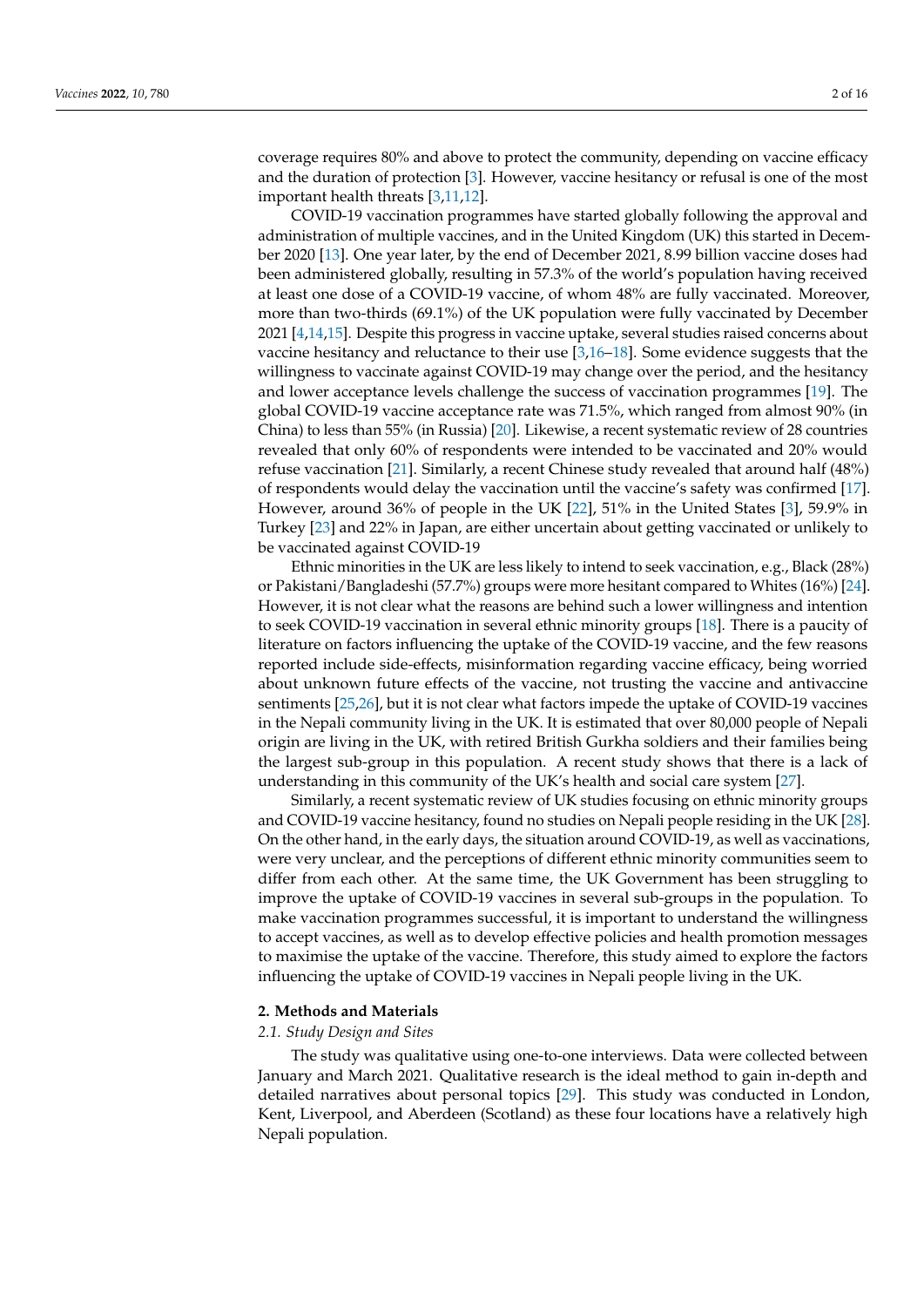#### *2.2. Participant Selection and Data Collection Methods 2.2. Participant Selection and Data Collection Methods*

A total of 20 participants from three different stakeholders were interviewed, including ten interviewees from the Nepali community; seven health workers (doctors, nurses, pharmacists, care assistants); and three representatives of organisations supporting the Nepali<br>  $\frac{1}{2}$ community. Study participants were purposively selected [\[30\]](#page-14-10) based on health status, gender, locality (living in England or Scotland), and age. A list of potential participants was gender, locality (invitig in England of Scotland), and age. These of potential participants was prepared with the help of researchers, health care workers, and community stakeholders. Potential participants were contracted through email and phone. After they agreed to be interviewed, researchers conducted in-depth interviews virtually (using phone, Zoom, microsoft Teams). Interviews were conducted with the aid of interview guides to elicit Microsoft Teams). Interviews were conducted with the aid of interview guides to elicit information about the participants' views on COVID-19 vaccination [\[30\]](#page-14-10). All interviews information about the participants' views on COVID-19 vaccination [30]. were conducted and recorded in Nepali and interviews lasted 20 to 30 min. All interviews were conducted and recorded in Nepali and interviews lasted 20 to 30 min.  $A \sim 20$  participants from the 20 participants from the different state  $\mu$  interviewed, included, included, included, included, included, included, included, included, included, included, included, included, included, i  $\alpha$  indicate the Newaliston the Newaliston the Newaliston workers (doctors, nurses, nurses, nurses, nurses, nurses, nurses, nurses, nurses, nurses, nurses, nurses, nurses, nurses, nurses, nurses, nurses, nurses, nurses, stakeholders. Potential participants were contracted through email and phone. After they

Interview guide: Interview guide:

population.

- What do you think about the COVID-19 vaccine? If offered today, will you be willing to take the COVID-19 vaccine?
- If you have already been vaccinated, what motivated you to take the vaccine? If you have already been vaccinated, what motivated you to take the vaccine?
- In your opinion, why do you think that people come for the COVID-19 vaccination? Why don't they come for the COVID-19 vaccination? Why don't they come for the COVID-19 vaccination?

# *2.3. Data Analysis 2.3. Data Analysis*

Audio recordings were translated into English by two Nepali researchers. Data were Audio recordings were translated into English by two Nepali researchers. Data were analysed iteratively and inductively using a thematic approach [30]. The verbatims pre-analysed iteratively and inductively using a thematic approach [\[30\]](#page-14-10). The verbatims presented in this paper best represented the key themes. The factors influencing vaccine hesitancy are explained based on the epidemiological triad and are a complex interaction of environmental- (external) agent- (COVID-19 vaccine) and host-specific (vaccine recipient/people) factors (Figure 1) [26]. During the analysis, the themes were revised multiple ent/people) factors (Figure [1\)](#page-2-0) [\[26\]](#page-14-6). During the analysis, the themes were revised multiple times until the research team reached a consensus. times until the research team reached a consensus.

<span id="page-2-0"></span>

**Figure 1.** Key themes around barriers to take the COVID-19 vaccine. **Figure 1.** Key themes around barriers to take the COVID-19 vaccine.

# *2.4. Ethical Consideration*

The study protocol was approved by the Institutional Review Board of the University of Huddersfield, UK. Consent was obtained verbally, and participants' anonymity and confidentiality were assured. No personal identifiers were recorded in the electronic dataset to maintain anonymity and the quotes are also identified by health care workers, ordinary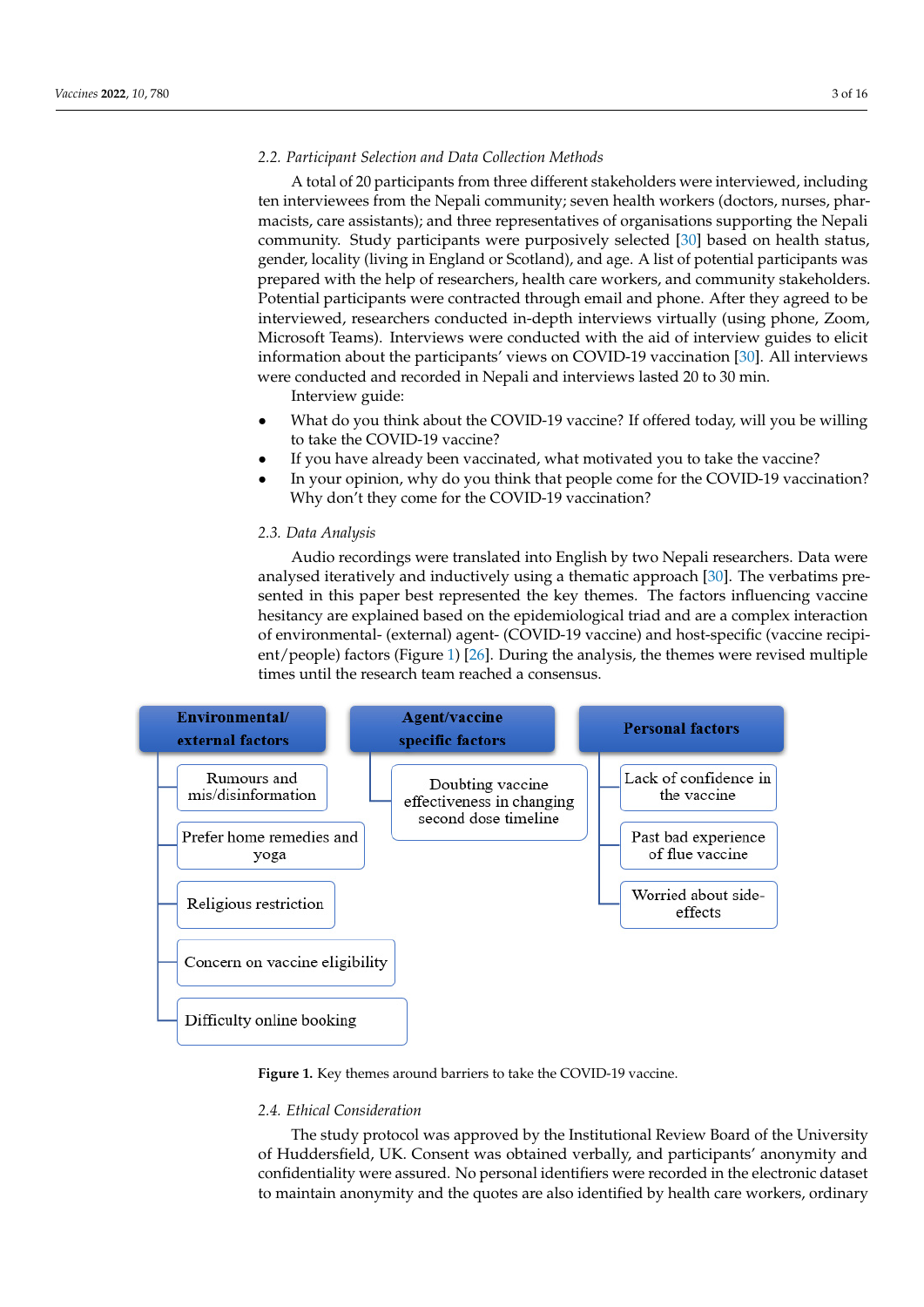Nepali people in the community, and stakeholders, alone, with a serial number designated by 'P'.

# **3. Results**

This paper starts with participants' backgrounds followed by the motivation to present for vaccination and barriers to the uptake of the COVID-19 vaccine. Most (70%) were male, with an average age of 46 years, and half of all participants were vaccinated against COVID-19 (Table [1\)](#page-3-0).

<span id="page-3-0"></span>**Table 1.** Participants Characteristics.

| <b>Variables</b>                                        | Number    | $\frac{0}{0}$ |
|---------------------------------------------------------|-----------|---------------|
| Gender                                                  |           |               |
| Male                                                    | 14        | 70.0          |
| Female                                                  | 6         | 30.0          |
| Age (Median age)                                        | 46 years  |               |
| Age ranges in years                                     | $34 - 72$ |               |
| Participants' affiliations                              |           |               |
| Retired / Gurkha's family)                              | 10        | 50.0          |
| Health worker (doctor, nurse, pharmacist, care workers) | 7         | 35.0          |
| Community leaders                                       | 3         | 15.0          |
| <b>Vaccination status</b>                               |           |               |
| Vaccinated                                              | 10        | 50.0          |
| Nonvaccinated                                           | 10        | 50.0          |

# *3.1. Motivation for the COVID-19 Vaccination*

Most participants who had been vaccinated reported as their motivation: (a) personal safety; (b) safety of other people; and (c) trust in science/reducing the COVID-19 pandemic.

#### (a) Personal safety

Personal safety often was the key reason for getting a vaccination. Participants spoke of people dying with COVID-19, as well as being excited to get vaccinated themselves.

*I've seen the family being wiped out with the infection. I've seen the devastation. This virus works in a very strange way, we are slowly starting to understand* . . . *I don't want them to be hospitalised and wanted to get vaccinated as soon as possible* . . . *Thankfully, I got my first vaccination. So, hopefully, in the next few weeks, I'll get my second one as well.* (P 8, Health Worker)

A health worker stated that the COVID-19 vaccine was regarded as rigorously tested and compared it with childhood immunisations for preventable diseases.

*I would strongly advise everybody to get the vaccine. These have been rigorously tested and now millions of people have been vaccinated. So, we have crossed seven million in terms of vaccination in the UK. So, nobody's been admitted or had any serious side effects. The vaccine is safe; that was the motivation to go for [the] jab.* (P 12, Health Worker)

(b) To save other people

Participants also saw being vaccinated as protecting others, not just their own health. Participants gave examples making life-and-death comparisons and explained that the risk of dying from COVID-19 was higher than the side-effects of vaccination.

*I took vaccines as a part of infection prevention measures. I have to keep myself safe so that I can keep my family safe as my wife is with me now. The main motivation was for infection prevention.* (P 3, Health Worker)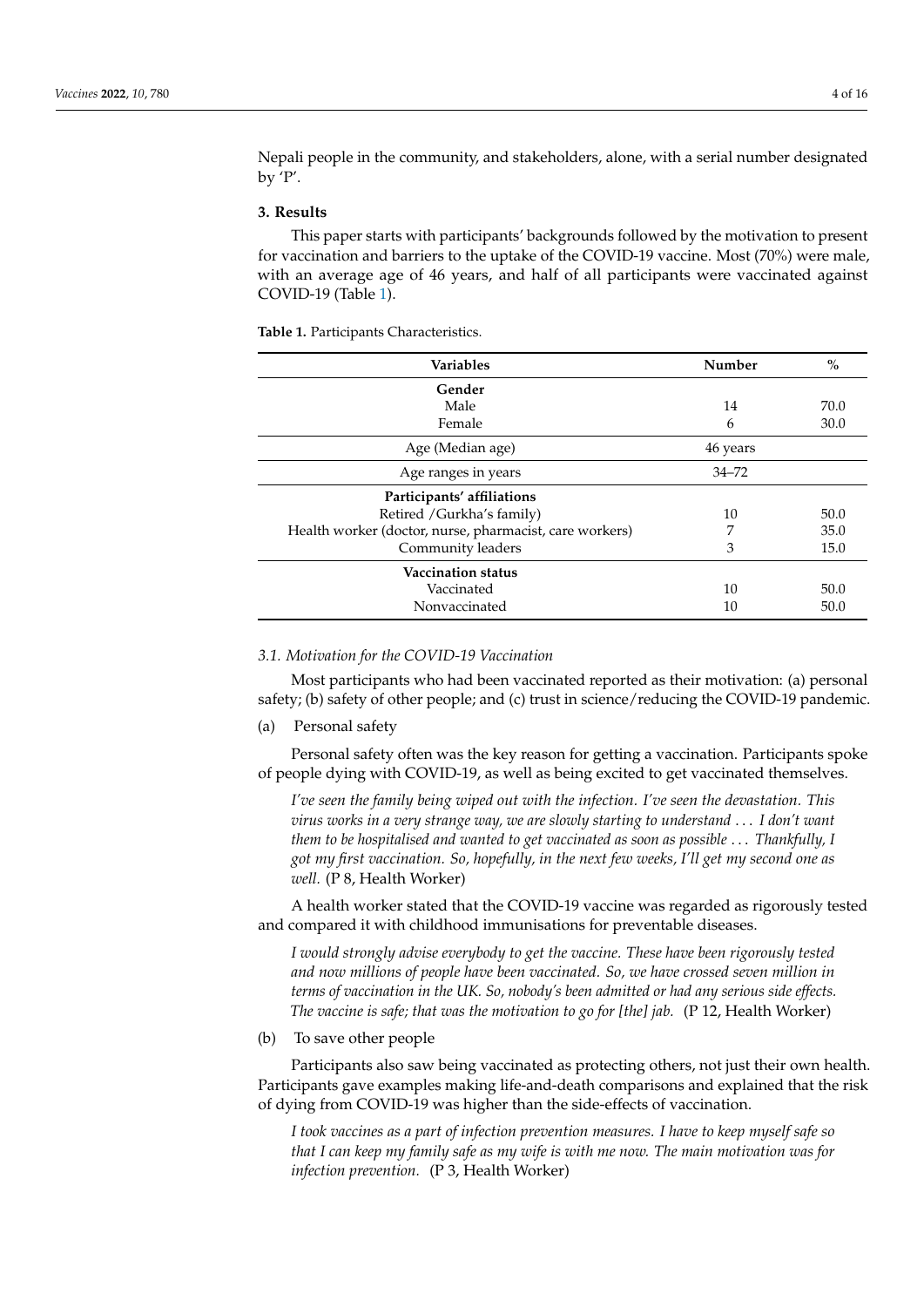*People also know that there might be side-effects, but the risk of dying is more dangerous than the side-effects, and [we should] promote the vaccine using local community leaders.* (P 11, Community Leader)

(c) Trusted on science and evidence to control the pandemic

Participants with a health background gave their trust in science as the major reason for COVID-19 vaccination. They said, for example, that the vaccine underwent a robust approval process and they were confident in its safety.

*The COVID-19 vaccine has been made after many studies and the government has declared it safe, so I do not see any reason to be worried. The vaccine will protect us as individuals as well as reduce infection.* (P 11, Community Leader)

Participants gave several examples where COVID-19 could not be prevented/controlled, but they confidently said that COVID-19 can only be controlled through vaccination programmes, especially where many preventive measures had failed to control it.

*I believe in science and the only way we can get out of this is to vaccinate. We have waited and waited and waited, the herd immunity [herd immunity occurs when a large portion of a community becomes immune to a disease, making the spread of disease from person to person unlikely] never happened* . . . *. social distancing and lockdown did not work much. So, the only way out is now getting everybody vaccinated.* (P 6, Health Worker)

A health worker linked childhood and influenza (flu) vaccination to the COVID-19 vaccine:

*I was better informed because I know about these vaccines. I take my flu vaccine every year. I've done that for 20 years now. I had probably had all childhood vaccinations. I know how rigorously the [vaccine] production [is, and] the safety and their approval processes are. So, I didn't have any doubt whatsoever [and] that fostered me to take jab.* (P 2, Community Leader)

## *3.2. Barriers to the Uptake of the COVID-19 Vaccine*

Findings identified a range of factors that negatively influenced the uptake of the COVID-19 vaccine among the Nepali community in the UK. The result is presented under three key themes: (1) environmental/eternal factors; (2) agent/vaccine-specific factors; and (3) personal factors. These three themes comprised a total of nine sub-themes (Figure [1\)](#page-2-0).

(1) Environmental/External Factors

Participants spoke about several environmental- or external-related factors that impeded the use of the COVID-19 vaccine.

# 3.2.1. Rumours and Dis/Misinformation Regarding the Vaccine

Easily accessible misinformation through social media is one of the biggest threats to public health programmes. Participants repeatedly reported that rumours or dis/misinformation about the COVID-19 vaccines make people reluctant to go for vaccines. Most interviewees equivocally blamed online news portals and social media (Facebook and YouTube) for spreading rumours against the COVID-19 vaccine. Participants spoke of misinformation (inadvertent) and disinformation (advertent) as a threat, especially during COVID-19 outbreaks, and that the misleading information tends to spread faster than accurate information through social media.

*I know that in our media, our social media, the South Asian media, negativity sells quicker, and they have been there pointing out the negative side of the vaccine more than the positive things of it.* (P 6, Health Worker)

Participants repeatedly highlighted that the internet and social media such as Facebook and WhatsApp are used to share anecdotal experiences and promote anti-vaccine campaigns.

*I think some people are just being bombarded with misinformation over social media.* (P 2, Community Leader)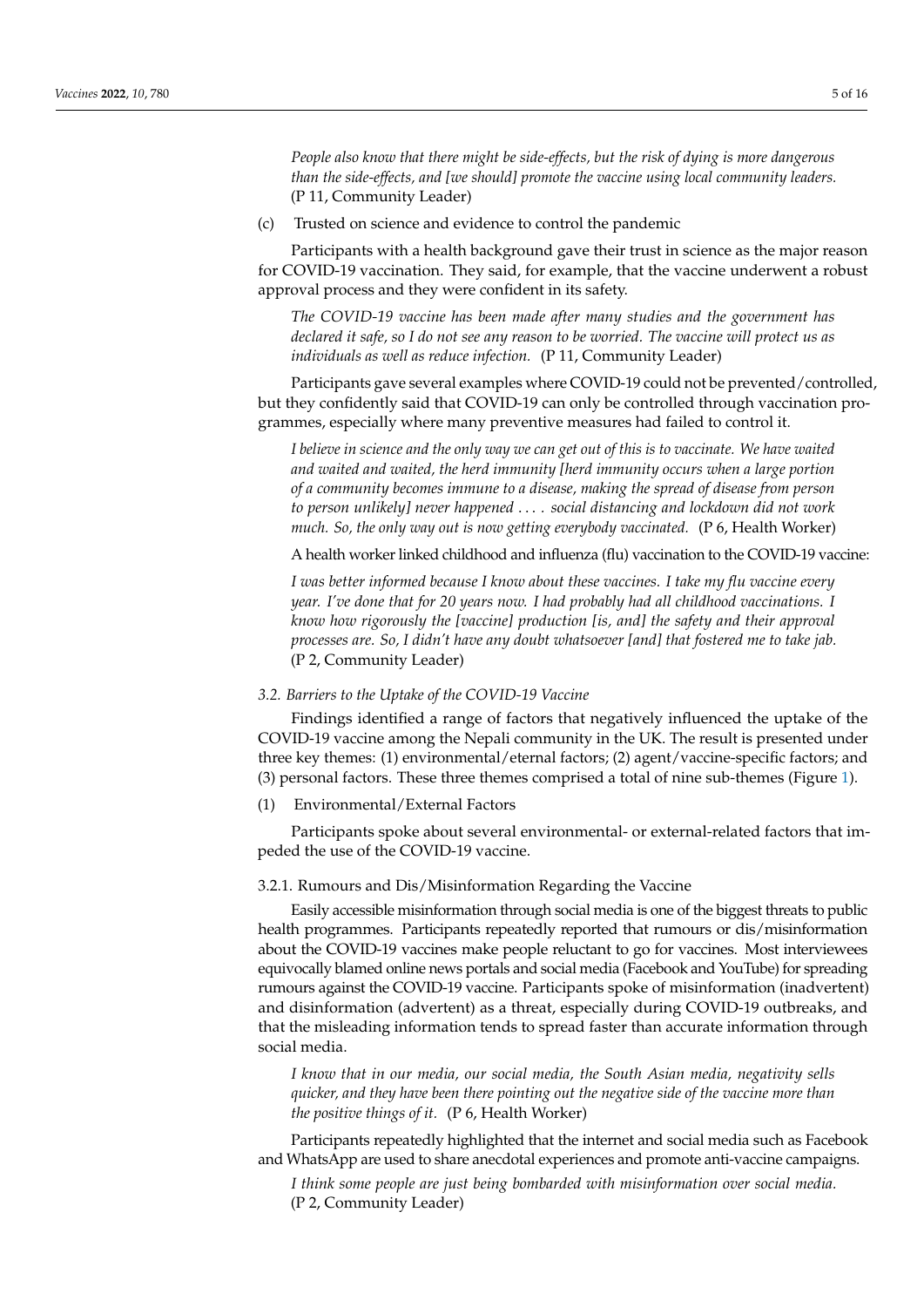Social media were regarded as fuelling negative messages which makes people hesitant to get vaccinated.

*There [is] lots of fake news over WhatsApp, Facebook and in everything. So, I think this social media is making another trouble. Yes, my wife asked the same question when she went for the vaccine.* (P 14, Ordinary Nepali Person in the Community)

*I was looking at Facebook earlier today as well, a lot of my friends who are talking about side-effects, you know, what sort of side-effects did you get and they've started a poll as well saying, you know, like, with lots of symptoms, saying minor, major or serious symptoms but it's very, very rare.* (P 8, Health Worker)

Rumours on the side-effects of the vaccine, and reports of it being derived from animal products such as pork, confused people and such rumours added to their reluctancy:

*Some people might not be getting their answer like me, some White colleagues at my workplace fear* . . . *[a] long-term side-effect that might happen, some Muslim colleagues at the beginning said they don't want [it] because the vaccine is made out of pork.* (P 9, Health Worker)

Participants not only raised concerns about side-effects but said people did not fully trust the current vaccine trial as it was conducted in such a short time, implying trials were conducted in a hurry:

*There is multiple information in social media where it says that the trial has not been completed for the vaccines and the long-term effect of the vaccine is still uncertain. So, there are a group of people who say that due to these reasons, the vaccine shouldn't be taken.* (P 3, Health Worker)

#### 3.2.2. Home Remedies and Yoga

Nepal has many traditional medicines and people opt to follow traditions from Nepal, using some of these in the UK. All participants, including the health practitioners, described using home remedies (*turmeric, ginger, Ajawin* [carom seeds] *water, basil leaves, pepper tea, steam inhalation, yoga, massage with mustard oil)* as preventive measures against COVID-19. Drinking enough hot water, siting in the fresh air, doing regular exercise and yoga were reported by many to help boost the immune system. A further few claimed that using different home remedies and yoga and exercise also helps to avert COVID-19 transmission.

*Most people are using home remedies such as turmeric, ginger water, pepper tea, drinking plenty of water, massage at night with mustard oil. Open windows every day to let the fresh air in, sleep on time and do exercise regularly.* (P 16, Ordinary Nepali Person in the Community)

*I take raw turmeric, Ajawin, cumin seeds with warm water in a big glass and then go to work. I also take steam every day. Again, after coming from work, I take [a] shower and then follow the same home remedies. Sometimes I take basil leaves, ginger and many other home remedies. I use turmeric every day twice a day with Ajawin, cumin seed, [and] ginger with warm water.* (P 9, Health Worker)

Many participants suggested that such home remedies are not limited to people of Nepali origin, but they gave examples of British people who had also suggested taking home remedies instead of vaccines.

*My neighbour was saying that his medical doctor, who is also British, suggested to take home remedies rather than vaccination. So, I was shocked to hear that there is a medical practitioner who doesn't believe in vaccination.* (P 3, Health Worker)

Participants further suggested the regular use of yoga to boost the immune system:

*I do meditation every morning, after doing that my body feels so relaxed. I do [it] every morning and maintain the balance of my body. That helps me to avoid stress when I go to work. I feel relaxed and this helps to keep anxiety and stress levels very low. When we do*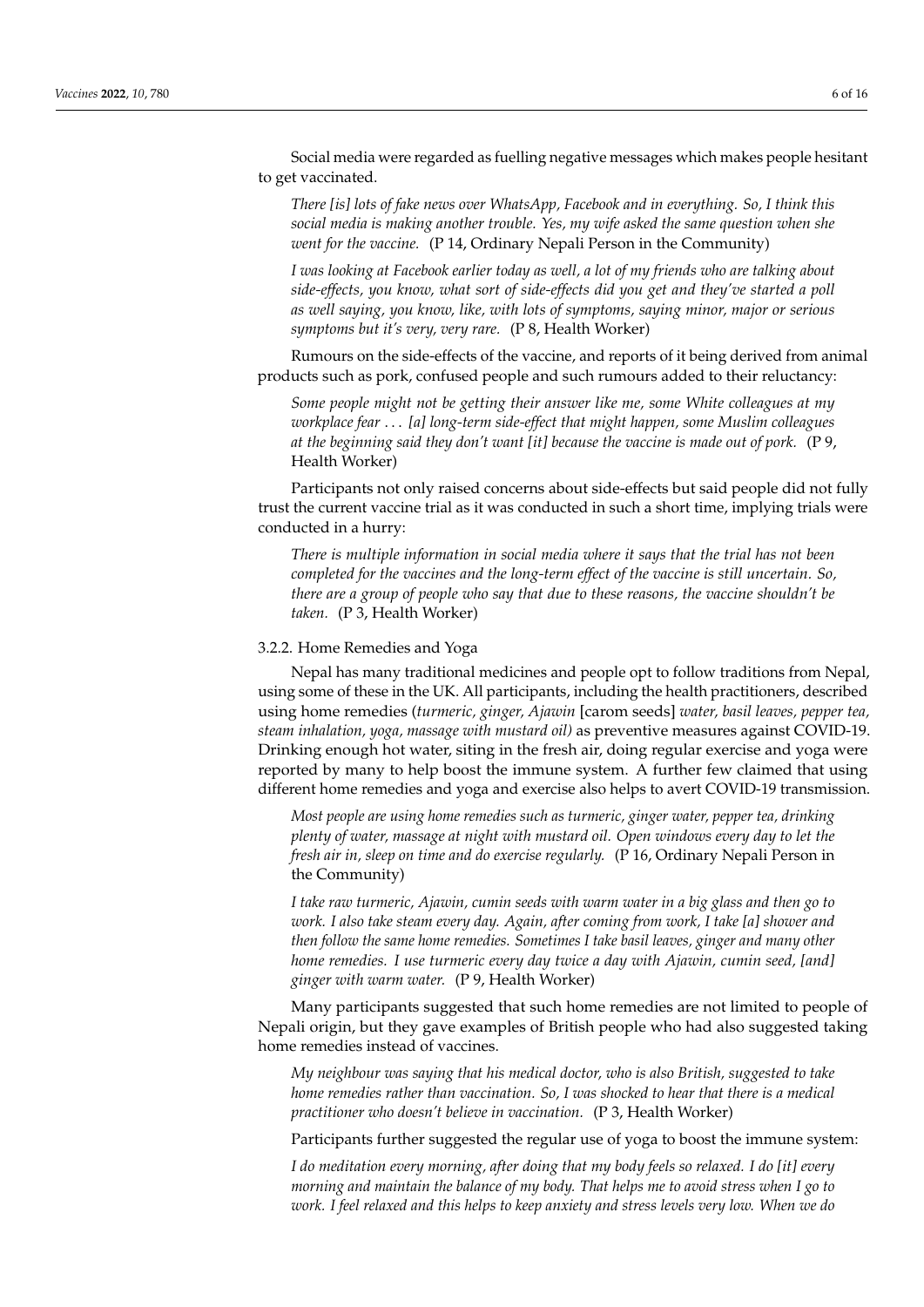*such yoga and meditation, then there is a development of positive hormones in our body.* (P 9, Health Worker)

### 3.2.3. Religious Restrictions

A few participants spoke of religious restrictions. They believe that vaccine is made from a serum, which was deemed to be a barrier to Muslims taking it.

*Well, this country [UK] is full of cultures. Some of them religiously can't take a serum and vaccinations, so, people have a diverse opinion about the vaccine. Probably that's why they don't want to take this.* (P 13, Health Worker)

*Very few people, they don't believe [that] vaccines work for COVID-19 which may be the reason from their culture and religion.* (P 2, Community Leader)

#### 3.2.4. Concern about Vaccine Eligibility

Participants raised concerns regarding the COVID-19 vaccine eligibility group at the time, as the vaccine was not offered to all age groups, pregnant women or breastfeeding mothers. One breastfeeding mother gave it as a reason for not getting vaccinated:

*I'm breastfeeding at the moment and should not be vaccinated when you are breastfeeding. So, I'm hoping to get one when my baby will have solid food and I would not be breastfeeding. I might get it after six-months.* (P 13, Health Worker)

3.2.5. Difficulty with the Online Vaccine Booking System

Participants gave one practical difficulty experienced by ethnic minority groups in their attempts to get the COVID-19 vaccine, namely the online appointment system which is not practical for the elderly and people with poor English and/or low literacy rates. This difficulty is linked with the large proportion of British Gurkha families who are living in the UK.

*To take a vaccine is not easy in the UK where we need to take an appointment which is not easy for all our [Nepali] community. You know that a large proportion of the Nepali community in the UK are Gurkha families [retired British army] which is not easy to make an appointment and vaccinate due to the system.* (P 3, Health Worker)

Participants raised the concern on appointment difficulties due to language barriers and that the current COVID-19 restriction of one-person per health care consultation meant that people who don't speak English could not be accompanied by a relative. As one participant explained:

*I do not understand the guideline given by the Government as they are in the English language. I do not know much English, and my wife does not know any English at all. We have a big problem when we go to General Practitioners. They provide health information in many local languages, but we do not have it in Nepali. I can speak some English but when my wife has appointments, they ask to come one person only so it's difficult for her as she does not understand English at all.* (P 4, Ordinary Nepali Person in the Community)

Participants further put the concerns about the delay in the COVID-19 vaccine appointment process, which they found impracticable:

*While booking an appointment we cannot understand the English properly so we cannot ask for an interpreter too. Before COVID-19, we could go to the clinic and book in person, which was easy, but phone booking takes a long wait and [it is] very difficult to understand English too. It took me 1 h 45 min last week to book an appointment for a vaccine. This is not practical [for] everyone.* (P 4, Ordinary Nepali Person in the Community)

(1) Agent/vaccine-specific factors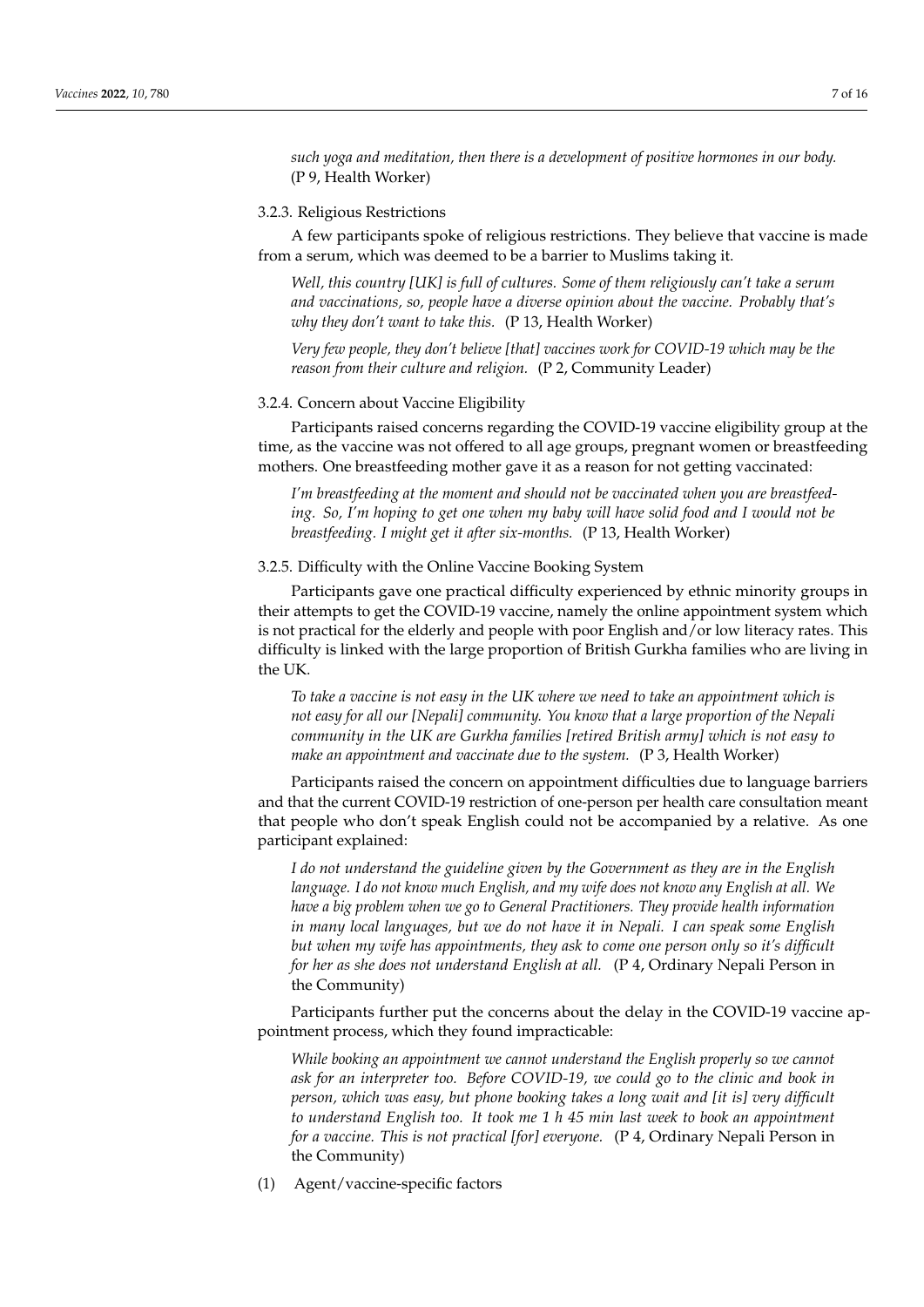Participants raised concerns around vaccine-specific factors that impede the use of the COVID-19 vaccine.

3.2.6. Doubt of Vaccine Effectiveness after Changing the Second Dose Timeline

Few participants expressed doubts regarding the changed timing of the second dose. The interval between the first and the second dose was originally three weeks, as advised by scientists for its effectiveness. However, the UK government lengthened the time to the second dose time to 12 weeks, which confused people and raised issues about the vaccine.

*The most important thing* . . . *is the conflicting information that the British government has been providing and irritating people. For example, the leaflet that we are given during the vaccination says that both the doses of vaccine should be taken within 21 days otherwise it won't be effective. However, the government made a policy where people will get the second dose in 12 weeks with the intention that the first dose has to cover a maximum number of people. A medical scientist has been saying that the maximum gap is six weeks. After that, there aren't any benefits of the vaccine from first to second doses. But the government ignored the scientific evidence and brought a rule of [a] 12-week gap between the doses. So, when such conflicting information comes to the media then people get very much confused about the decision.* (P 3, Health Worker)

Perceptions of vaccine effectiveness were also grounded in misconceptions about how long COVID-19 vaccines prevent the transmissions and how effective they were. This confusion led to a wait-and-see mentally, whereby people waited for more information about the currently offered vaccine.

*I have a question about [the] vaccine which I have not got answered yet, how long will this vaccine work? Whether it will work for one year, 10 years or forever? I didn't get an answer to this question. Now, there is another thing, when this vaccine was developed it was COVID-19, but now there are different new variants. So, I don't know whether it will work for this or not.* (P 9, Health Worker)

(1) Host/Person-Specific Factors

Range of individual or person-specific factors were reported by participants that impede the use of the vaccine.

3.2.7. Lack Confidence in the Vaccine

Participants knew about the vaccine as an effective disease control measure and there was no doubt about the reality of the COVID-19 pandemic. Despite knowing all the benefits, participants stated that some of their work colleagues were not interested in taking the vaccine because they do not feel the currently offered COVID-19 vaccine is effective. A female community participant stated that:

*One of my staff didn't want* . . . *the vaccination and I asked the reason and she said this is her choice and she doesn't feel safe.* (P 14, Ordinary Nepali Person in the Community)

One male community participant also did not know anybody personally who had received both doses of the vaccine who was therefore protected:

*I heard from someone or read somewhere that this vaccination does not protect us against COVID infection, rather it only prevents us from getting worse from infection.* . . . *.I have not found anyone who has [been] vaccinated and is well protected from COVID-19.* (P 16, Ordinary Nepali Person in the Community)

Participants further questioned whether the currently offered vaccine works against the regularly changing strains of COVID-19 in the UK. This also makes people hesitant to go for the vaccine.

*It is also unsure whether [the vaccine] will work [for] the new strain or not. This is also one of the reasons for people not believing [in] the vaccines.* (P 3, Health Worker)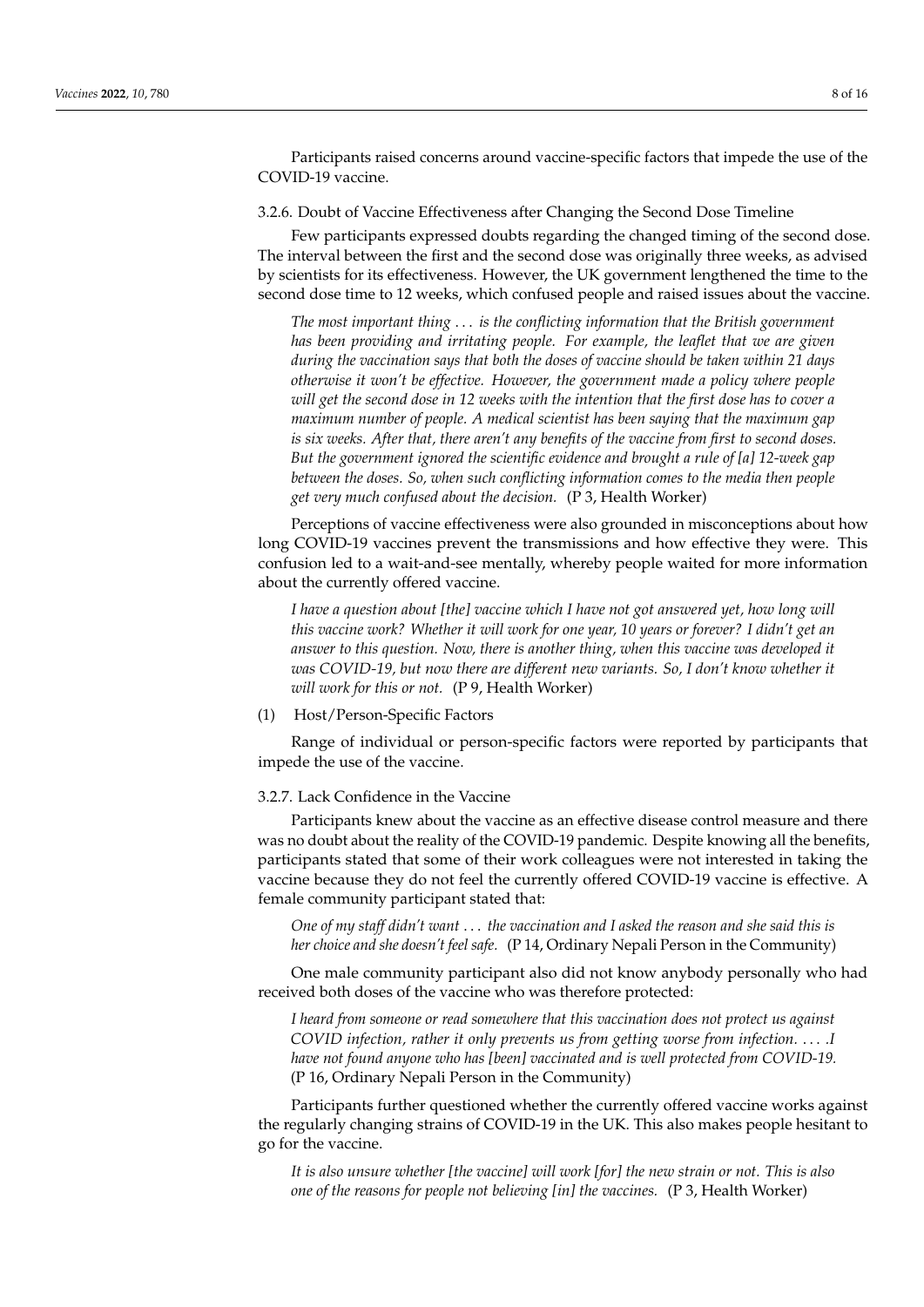Participant further narrated that the currently offered vaccine was completed in a very short period (see also the section entitled 'rumours and dis/misinformation regarding vaccine) and that it might have side-effects, which people want to observe first and then decide whether or not to go for the vaccine.

*I have not taken a jab yet. I am not saying that I don't want to, but I want to see the side-effects and how it will go. It has been developed so fast and is used so quickly. I am just wondering that it might affect everyone at once when it's used. At present, I have no fear and I am managing well. I will take the vaccine a little later. I have three questions that are not clear to me about this vaccine. So, I am delaying [it].* (P 9, Health Worker)

#### 3.2.8. Past Bad Experience with the Influenza Vaccine

Some participants spoke about their negative experiences with influenza vaccines in the past, which stopped them from booking COVID-19 vaccine appointments. This poor experience with an influenza vaccine also meant ignoring appointments for influenza vaccination, despite this being a priority for National Health Service (NHS) health workers. The participant further stated that:

Ram [name changed] in his late 40's has been working in [the] NHS for more than *10 years as a health support staff [member]. Since the start of the COVID-19 pandemic, he has worked in contact with COVID-19-positive cases admitted to the hospital for treatment. But Ram is reluctant to take the COVID-19 vaccine. Despite being the priority group for the vaccine programme as a frontline worker, he says that he doesn't want to take the vaccine and has been "escaping from his vaccination". His supervisor has been continuously doing follow-ups for the vaccine. However, Ram has been postponing it every time, saying that he will take it later. Ram has had the flu vaccine in the past, and he suffered from severe side-effects of the flu vaccine. He was ill for more than 2 weeks after taking the flu vaccine. He had [a] fever for about two to three weeks and some people told him that he developed [a] fever due to the flu vaccine. Since then, Ram completely left out taking the flu vaccine. Ram fears that the COVID-19 vaccine will do the same to him and he doesn't want to go for a jab because of the fear of side effects. He heard, as well as [he] read somewhere, that the currently offered vaccination does not protect against COVID-19 infection, rather it only prevents from getting worse from infection only. It saves [you] from getting worse, [and does] not protect [you] from getting the infection. Steve [name changed] also told Ram that he took the first dose of the vaccine and felt sick, and he has been asking Ram for suggestions on how to skip the second dose, which doubled Ram's fear of vaccine side-effect. Ram believes in following natural processes like sleeping on time, eating on time, eating healthy food, doing regular exercise, drinking plenty of water and avoiding alcohol. Ram believes that this will help him against COVID-19 attacks. Ram will only take the vaccine if there are rules which say that people who do not get vaccinated will have travel restrictions, or if everybody in the UK is vaccinated except him. When Ram sees everyone is safe after getting the vaccine, then he will feel confident that nothing happens and will gain trust towards the vaccine.* (P 16, Health Worker)

#### 3.2.9. Being Worried about Side-Effects

Many participants raised their fear of side-effects. Few participants who were vaccinated experienced side-effects such as tingling in the hand, having a sore arm, getting chills, feeling very cold, and having a fever within the two weeks after vaccination. They were not sure about going for their second dose.

*I did get some side-effects with the second dose of the vaccine for about two days. I was getting chills, very cold and unwell but I have fully recovered. Nothing serious happened.* (P 12, Health Worker)

A member of the medical staff further stated that:

*My wife and I* . . . *our arm was very, very sore the next day, which was fine.* (P 8, Health Staff)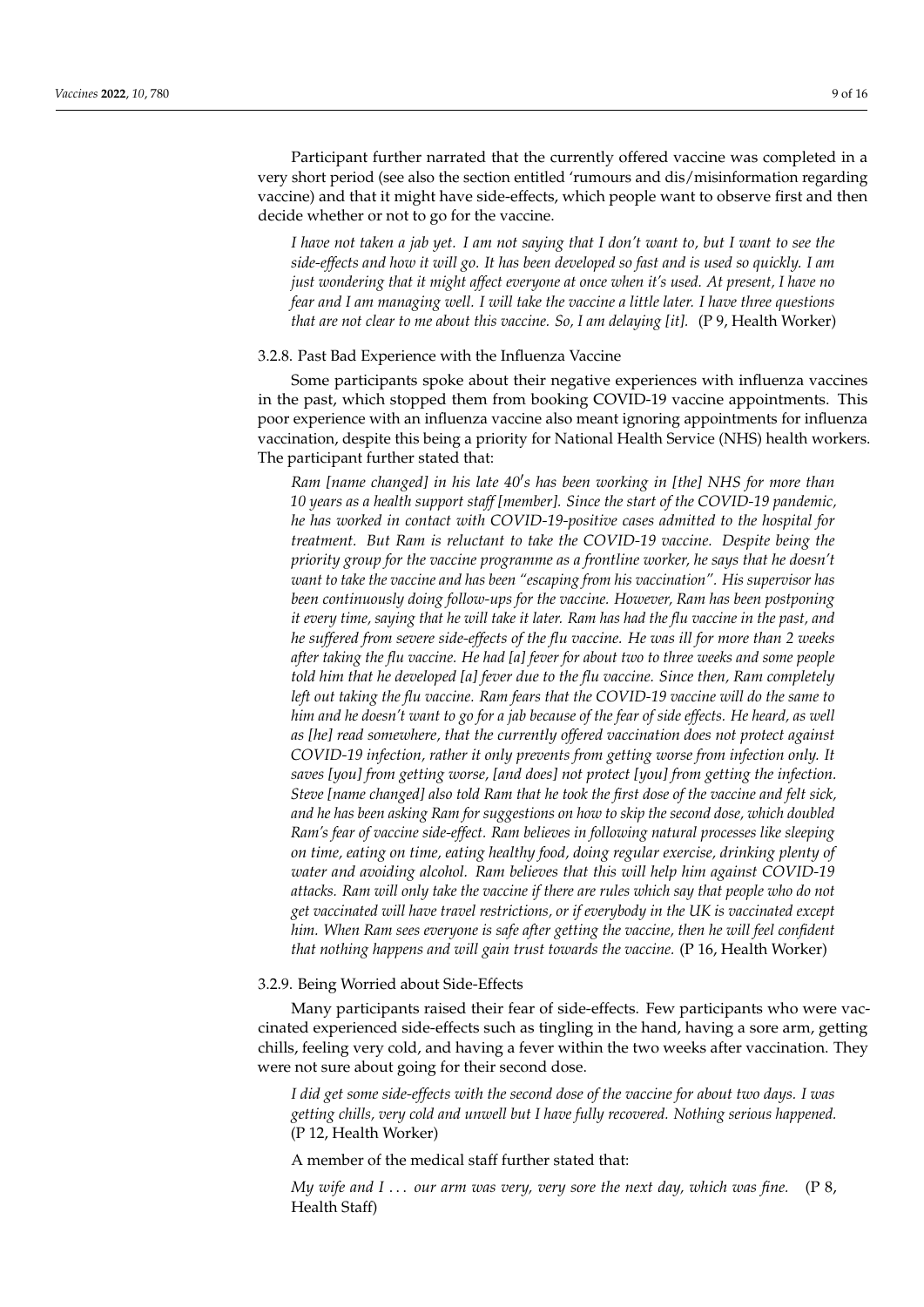In addition, a few participants who were in priority categories for COVID-19 vaccination hesitated and had not taken the vaccine yet.

*I have heard mixed feelings about the side-effects of the vaccine. Some people say they have mild pain and flu-like symptoms. Some people say it's only niggling in the hand, not much really. Some people have headaches and [are] feverish.* (P 13, Health Worker)

A middle-aged woman working as a care home manager said that she had witnessed side-effects of COVID vaccine in her care home patients, as well as colleagues:

*I have heard and seen immediate side-effects of the vaccine. I have seen-side effects on my other colleagues, [and] older people at the care homes. I wanted to see but I don't know anything about the long-term side-effects. Lots of other vaccines are coming and other vaccines worked so far, [more] than the current one.* (P 9, Health Worker)

Others were afraid of side-effects of the current COVID-19 vaccine, as well as participants also linking the side-effects, they faced during the influenza vaccine (see above). Few participants further narrated that vaccination had, sooner or later, resulted in side-effects therefore they are not wanting to go for a COVID-19 vaccination.

*The side-effects that I experienced were fever after 2–3 weeks. Some people said that I developed a fever due to the flu vaccine. So, I completely left out taking the flu vaccine. I felt it was better without a vaccine.* (P 16, Community Leader)

#### A community leader further added that:

*Very few people may worry about [the] jab because they might have a severe allergic reaction to the vaccine.* (P 2, Community Leader)

# **4. Discussion**

This study is the first of its kind to explore factors both positively and negatively affecting the uptake of a COVID-19 vaccine in this UK ethnic minority group. Among a diverse group of 20 study participants, perceptions, reasons for the vaccination, and barriers to opting for the vaccine (when available) were explored. Understanding all factors is important for appropriate messaging from the vaccination team and policymakers, as well as to help design targeted interventions for this community. The discussion section starts with the motivations to take a COVID-19 vaccine, followed by the barriers.

## *4.1. Motivations to Take a COVID-19 Vaccine*

Participants who had been vaccinated, or were waiting to be vaccinated, were driven first and foremost by notions of personal safety, and to prevent the transmission of the COVID-19 virus to other people. A recent study conducted in China also shows that the perceived severity of COVID-19 was positively associated with the motivation to get vaccinated [\[31\]](#page-14-11). People took a COVID-19 vaccine to save themselves and others, and to reduce its transmission, and hence prevent COVID-19 [\[32\]](#page-14-12). It shows that people who understood the benefits of vaccines for an individual and society had decided to receive a vaccine. A meta-analysis study also shows that fear and perceived efficacy are important determinants of behaviour intention and behaviour change in public health interventions [\[33\]](#page-14-13). Recent UK studies revealed that people with positive beliefs and attitudes towards vaccines, and who want to protect others from catching COVID-19 and want to get back to normal life, tend to be vaccinated when a vaccine becomes available [\[22](#page-14-2)[,24,](#page-14-4)[25\]](#page-14-5).

Many of our participants trusted vaccine development and its evidence base, and global efforts towards controlling the COVID-19 pandemic. Most participants were aware of these efforts and they gave various childhood vaccines and their lifesaving characteristics as examples. Therefore, a large number of participants who were waiting to get their vaccination commented on the vaccine's importance and the robust production process. A recent study into global trends and barriers to the uptake of vaccines conducted in 149 countries, between 2015 and 2019, also shows that people who understand the importance of vaccines were more likely to take up vaccination [\[12\]](#page-13-11). Moreover, participants who had a higher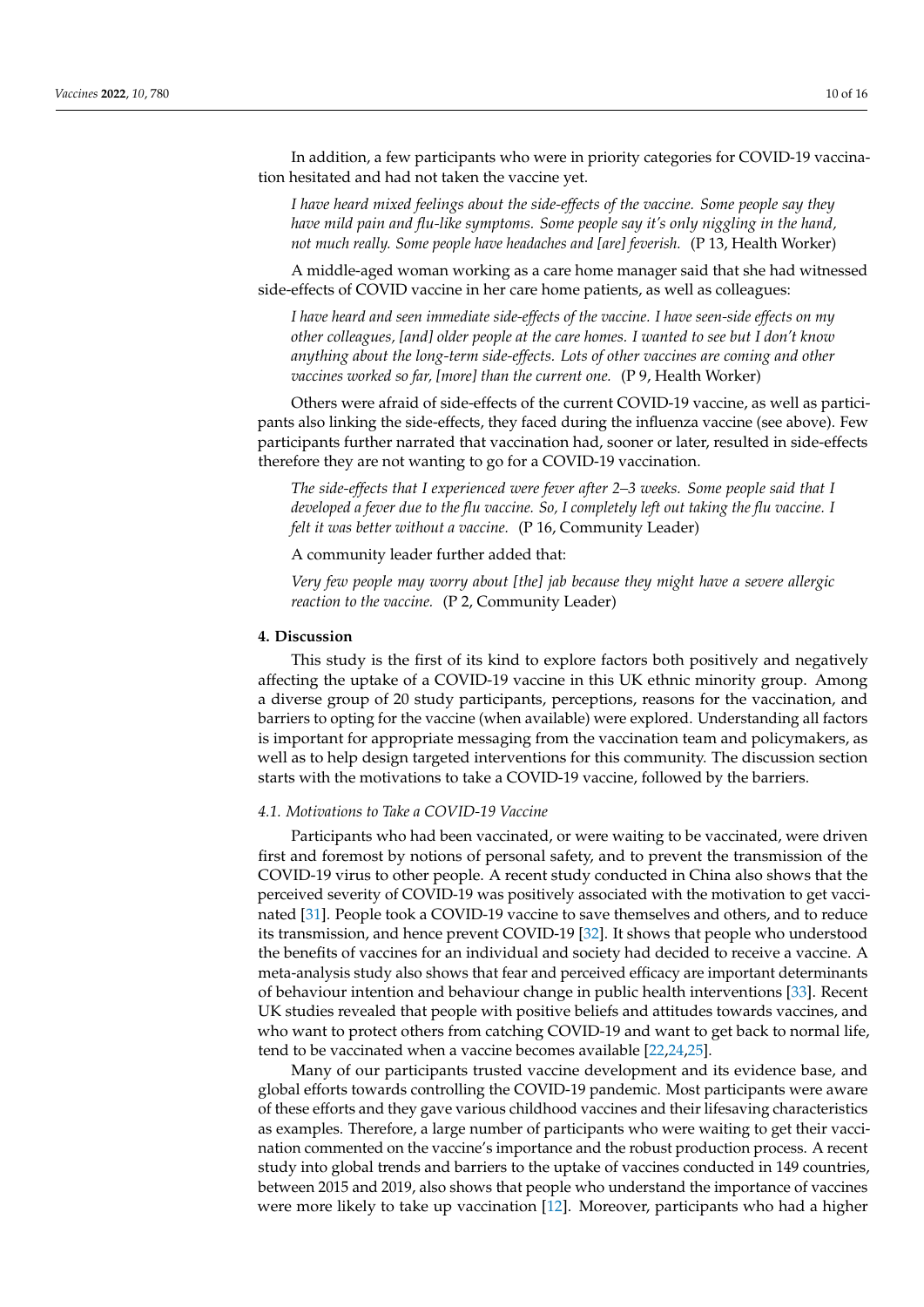belief that the vaccine would be safe were more likely to say they intended to take the COVID-19 vaccine [\[24\]](#page-14-4). Therefore, public health messages should be tailored to outlining the benefits and importance of vaccines from a trustworthy source of information, to this minority ethnic community.

#### *4.2. Barriers to Uptake of the COVID-19 Vaccine*

Barriers to taking a COVID-19 vaccine emerged in three broad range of themes: (1) environmental factors (rumours and mis/disinformation, preferring home remedies and yoga, religious restrictions, concerns regarding vaccine eligibility and difficulty with the online appointment system); (2) vaccine-specific factors (doubts about vaccine effectiveness/changed timing of the second dose); and (3) personal factors (lack of confidence in the vaccine, past bad experience of the influenza vaccine and being worried about side-effects).

# (1) Environmental factors

Almost all participants were willing to get their vaccination but only three participants stated they were not interested, for several reasons. A study conducted between November to December 2020, revealed that only 18% of UK participants were unlikely or very unlikely to go for vaccination, whereas a higher proportion of ethnic minorities such as Black (71.8%), Pakistani and Bangladeshi (42.3%), other background (26.4%) participants were "unlikely or very unlikely" to go for vaccination compared to White British (15.6%) participants [\[24\]](#page-14-4).

Easily accessible misinformation (inadvertent) and disinformation (advertent) is one of the biggest threats with social media, as participants repeatedly reported that, due to overwhelming rumours about vaccine efficacy and its usefulness, as well as its side-effects, make people more reluctant to take the vaccine. It was evident that misinformation (inadvertent) and disinformation (advertent) are not a novel threat to public health, especially during disease outbreaks [\[34\]](#page-14-14). People are desperate for information to assess their risks of getting the disease, its severity, and possible preventive and curative measures but the evidence is equivocal that the misleading information has the tendency to spread faster than accurate information through various outlets [\[35\]](#page-14-15). Evidence on misleading information on popular social media platforms (e.g., YouTube, Facebook, online newspapers) during the COVID-19, Ebola and Zika outbreaks, reported that at least one-quarter of popular content (in terms of shares, likes, visits) was misleading [\[36](#page-14-16)[,37\]](#page-14-17). Similar findings also noted in an earlier study, conducted elsewhere, that the world has been affected by a massive "infodemic" where an over-abundance of information, which involves the excessive dissemination of false information associated with COVID-19, that makes people more confused about deciding on vaccination [\[38](#page-14-18)[–40\]](#page-14-19). Health professional and vaccine advocates may curb the spread of misinformation on social media to obviate further deepening the false opinion through using the various social media platforms in terminating the spread of misinformation.

Our findings revealed that older adults had difficulty with online appointment systems for the COVID-19 vaccine because of low literacy and English language difficulty. It is reported that around 80% of the Nepalese people residing in the UK are ex-Gurkha soldiers and their families. Similar communication issues were also reported in a study conducted within Nepali communities, reporting that a lack of understanding of the NHS system impeded access to health and social care services [\[27\]](#page-14-7). It is also evident that making the vaccination appointment process easy and offering the public choices of locations, increases uptake and meets the goals of COVID-19 vaccination campaigns [\[41\]](#page-14-20). Therefore, the COVID-19 vaccine appointment system should develop a pragmatic way for older adults and non-native speakers to fulfil policies related to the uptake of services.

# (2) Vaccine-specific factors

Our findings revealed that some people prefer home remedies and yoga as COVID-19 preventive measures, rather than receiving the vaccination. Furthermore, participants worried about the COVID-19 vaccine and its efficacy due to the negative messages and misinformation. Vaccine safety concerns were reported in Hong Kong, where 78.4% were worried about safety and 63.2% had doubts about the effectiveness of the vaccine [\[42\]](#page-14-21). From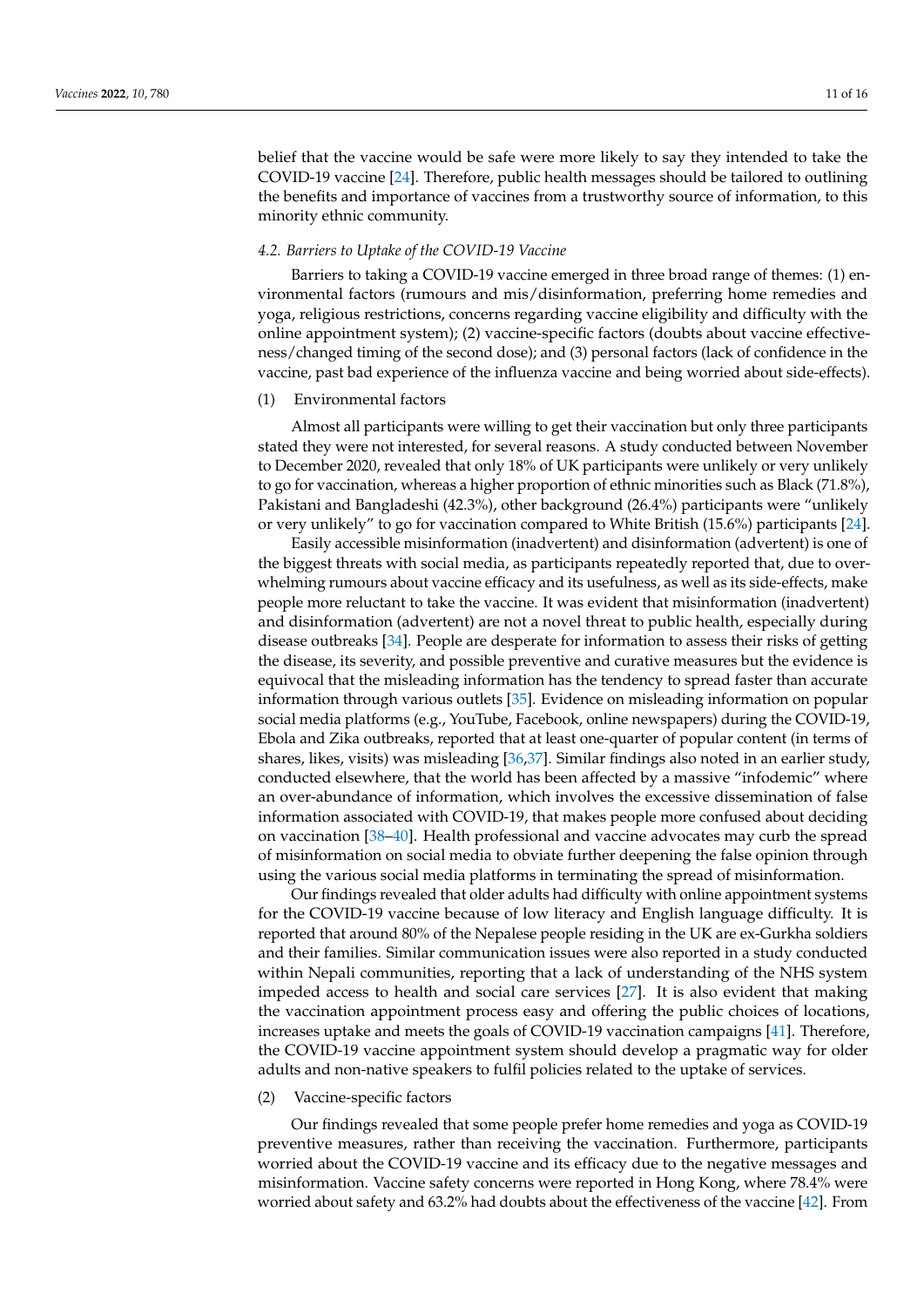the beginning, there were conspiracy theories surrounding the COVID-19 pandemic and vaccines. Rumours existed about the virus being man-made, and that the vaccine could lead to infertility and limit the growth of the human population [\[43,](#page-14-22)[44\]](#page-14-23). Similar findings were also revealed in the UK and USA, that misinformation is strongly associated with declines in vaccination intent [\[40\]](#page-14-19). Most respondents of a Portuguese study also reported that they would like to wait some time or a long time before taking the COVID-19 vaccine [\[45\]](#page-14-24). Public willingness to accept a vaccine is therefore not static but it is highly responsive to the current information about vaccine effectiveness, as well as the perceived risk of contracting the disease. A study in China showed that over 90% of the respondents stated that they would accept the COVID-19 vaccine when it became available, but almost 50% of these people wanted to delay their vaccination until it was confirmed to be safe [\[17\]](#page-13-18). Likewise, a study conducted in Italy also revealed that the available vaccines may cause severe health consequences and people also worried about the vaccine effectiveness [\[46\]](#page-14-25). Therefore, it is crucial to build confidence regarding COVID-19 vaccine, as its perceived safety and efficacy, related to vaccine intention and hesitancy, should be constantly monitored and evaluated in order to change strategies as deemed necessary. In addition, targeted information should be released through trusted sources of information. The findings show that the currently offered COVID-19 vaccine has a high level of side-effects, and this can give other diseases rather than protect against the COVID-19 virus. On the other hand, participants who had a bad experience with the influenza vaccine in the past also perceived the severity of its side-effects and they are not willing to take a vaccine. Perception of the severity of the disease, fear of side-effects, and concern about efficacy was reported as the possible factors affecting the uptake of COVID-19 vaccination in previous studies [\[24,](#page-14-4)[42\]](#page-14-21).

Low confidence in the COVID-19 vaccine and inconsistent and contradictory information provided by the Government makes people hesitate to take the COVID-19 vaccine. Findings revealed that the timeline between the first and second dose of the vaccine was within three weeks for its effectiveness, but the government has changed the second dose time up to 12 weeks and made people more confused and cautious about receiving the vaccine. Participants raised concerns and doubts about the information the public can trust, science and evidence or political information. The contradictory messages regarding the first and second dose and the safety and efficacy of the COVID-19 vaccine raised big concerns for the study participants. A similar finding occurred in a longitudinal study about vaccine hesitancy in the UK, where 42.7% of respondents reported that they were worried about the unknown future effects of the vaccine [\[24\]](#page-14-4). Moreover, a recent study conducted with US healthcare workers also reported that around two-thirds (63.6%) of respondents were worried that the current vaccination may be ineffective against new strains [\[47\]](#page-14-26). Similarly, a previous study also recommends building confidence in the COVID-19 vaccine as its perceived safety and efficacy was strongly associated with people's intention to take the vaccine [\[45\]](#page-14-24). Therefore, the Governments and health authorities should increase the trust of the community, where people have false beliefs and fears that make them hesitant to go for the vaccination. The findings also further raised concerns on vaccine effectiveness, which was also grounded in misconceptions about how long the currently offered COVID-19 vaccines work to prevent COVID-19, and their ability to control the daily changing strains of COVID in the UK. Although evidence shows that COVID-19 vaccines are effective in reducing hospitalisation and death from COVID-19, and prevent its transmission, it is also recommended that non-pharmaceutical interventions such as social distancing and wearing face masks shall need to remain in place for the vaccinated population, for the overall effectiveness of the vaccine [\[48\]](#page-14-27).

(3) Personal factors

Our findings revealed that almost all participants felt more concern about the fear of the side-effects of the COVID-19 vaccines, rather than the benefits. It is evident that most vaccines have side-effects, but COVID-19 vaccines are very new, and the real side-effects are unknown. This fear is understandable and prevalent, but it is, therefore, extremely important to ensure everyone receives high quality information about COVID-19 vaccines,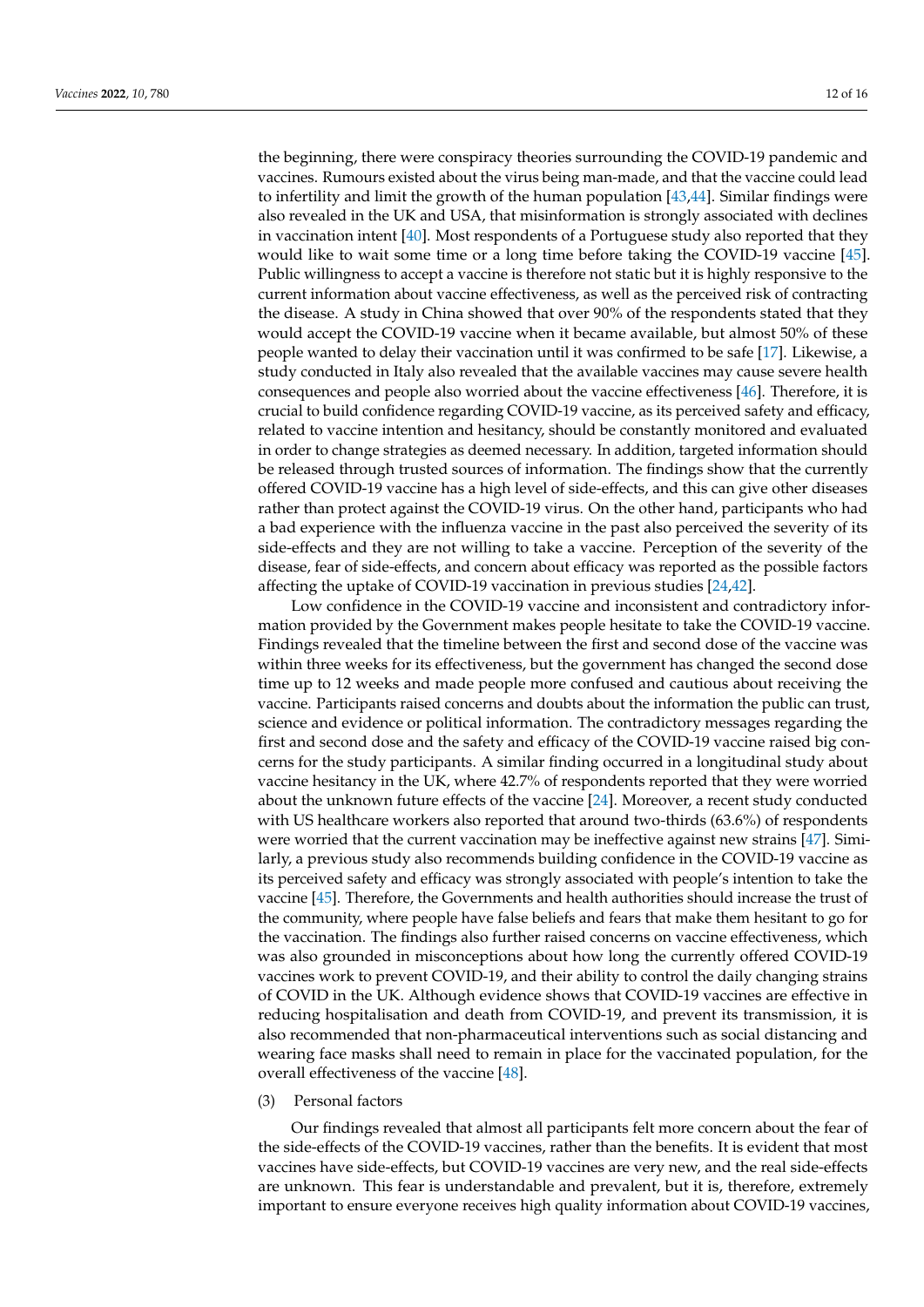in terms of not only their efficacy but also their side-effects. A similar fear regarding the side-effects of the vaccines was also reported in many studies conducted elsewhere, other than COVID-19 vaccines, with diverse communities [\[45,](#page-14-24)[49–](#page-15-0)[51\]](#page-15-1). Findings revealed that, participants have very mixed feelings about the COVID-19 vaccine and think that the vaccine has been produced and endorsed very rashly, which makes people plan to wait and see how it goes with others before they decide whether to take the vaccine. Similar findings were also reported in a study conducted in the USA [\[32\]](#page-14-12). Lack of knowledge and information on immunisation may impede the vaccination program's success [\[49,](#page-15-0)[51\]](#page-15-1). Although, it is a known fact that the efficacy of any approved COVID-19 vaccine is in the range of 70–80%, and no vaccine has 100% efficacy, the rush of vaccine production with higher risks of safety issues may jeopardise community trust and lead to hesitancy in the uptake of services [\[52\]](#page-15-2). Therefore, knowing detailed information regarding the potential side-effects and coping mechanisms may foster a greater uptake of the services. This study's data collection was carried out during the early months of 2021, when the vaccination campaign was in its very early stages. Therefore, it is likely that many people, especially so in ethnic minority contexts (which typically are less trusting of public authority), could be indifferent or preoccupied with regard to the message of vaccine safety and side-effects.

# *4.3. Strengths and Limitations*

To the best of our knowledge, this is the first qualitative study on the Nepali community residing in the UK about the reasons why a COVID-19 vaccine would be accepted or refused. This study was timely as COVID-19 vaccine development and its hesitancy among minority groups in the population was widely discussed in the media. The UK government, nationally, had rolled out a vaccination programme and our findings provide evidence on one minority group which needs targeted interventions to foster a community vaccination programme in the future.

This study does have some limitations. The study participants were purposively selected; something that may have been exacerbated by the use of a virtual platform, thus, the findings should be generalised cautiously. As the researchers facilitated the recruitment of participants through their personal and professional contacts, this may have restricted the range of opinions reported. Hence, selectivity bias exists of people who were included. These study findings might be influenced because of the early period of the study conducted, where the vaccination campaign was just initiated, and could overestimate actual concerns from the ethnic minority community that could have emerged from a study conducted later on. Finally, most participants were young, therefore the views of the elderly Nepali people in the UK may not be fully represented by our research.

#### **5. Conclusions**

With the growing Nepali community in the UK, uptake of the COVID-19 vaccine is necessary and probably should be made mandatory for the success of the vaccination program. A range of socio-cultural and language barriers, a complicated appointment process, the fear of side-effects, and concerns regarding effectiveness and efficacy issues were reported, that directly impact the uptake of vaccination services among the Nepali community in the UK. Education and favourable policy should be made available to this community to support a successful vaccination programme. The vaccine appointment process should be made easier or individual general practice centres could make appointments that may foster COVID-19 vaccination. Although vaccine hesitancy, particularly in minority ethnic communities, is higher than in the general UK population, perhaps our study in the Nepali community can offer insights into considerations of other minority groups, especially from the South Asian continent. Therefore, this appears to be a potentially fruitful avenue for future studies with a larger sample size, to validate our results and provide better insights into the underlying reasons for vaccine acceptance and its contributing factors.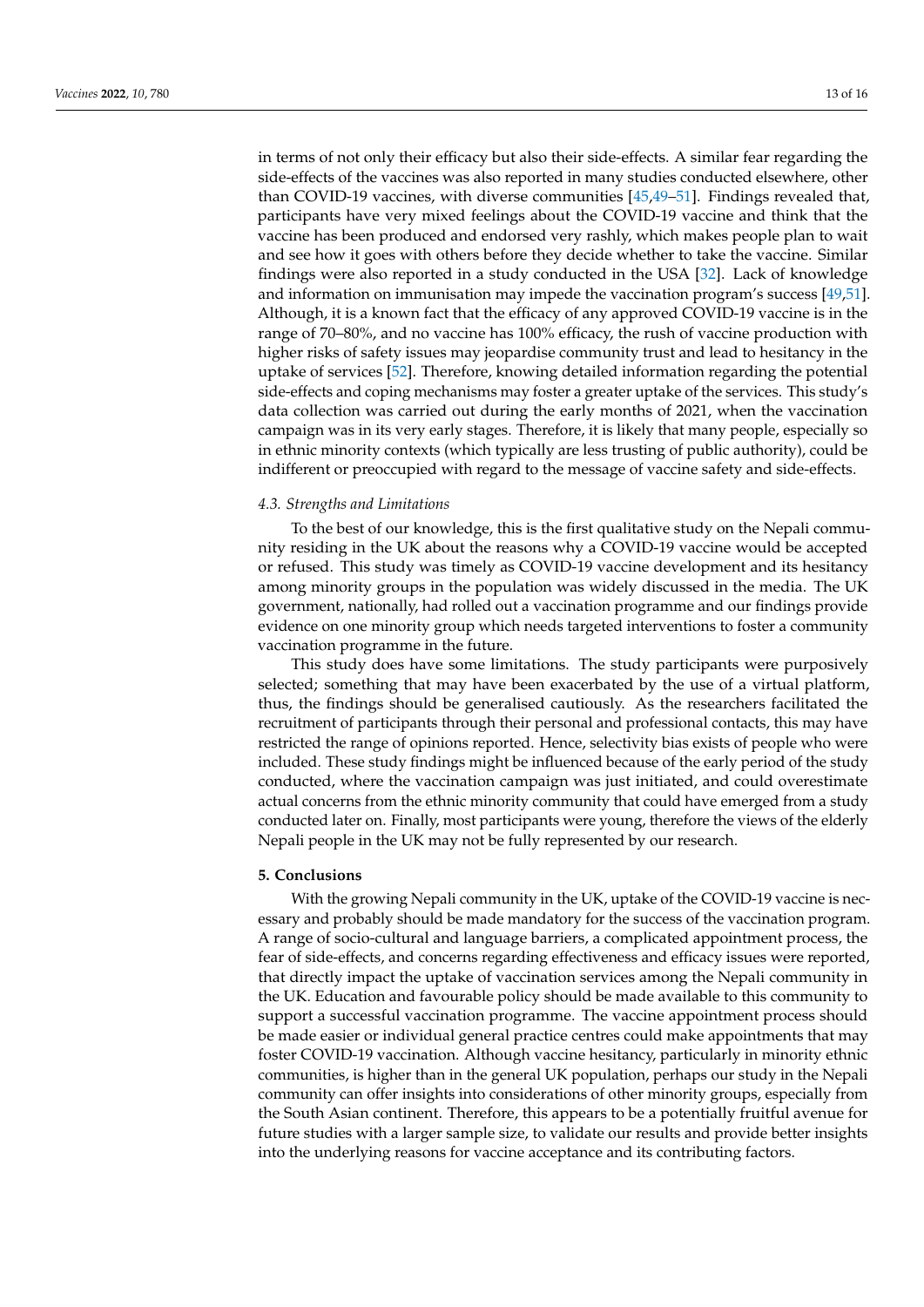**Author Contributions:** Conceptualization of the research project P.S., P.B., P.T. and E.v.T.; data collection and translation by P.T., L.T. and B.S.; data management S.P.W.; review of data by P.S., E.v.T. and draft paper by S.P.W., P.S., P.T., S.K.S., B.S., L.T. and E.v.T., assisted in the interpretation of data. All authors have read and agreed to the published version of the manuscript.

**Funding:** This research had financial support from the University of Huddersfield, UK.

**Institutional Review Board Statement:** Ethical approval was granted from the Research Ethics Committee from the University of Huddersfield (Ethics Approval Number: SREIC/2020/068).

**Informed Consent Statement:** Informed consent was obtained from all subjects involved in the study.

**Data Availability Statement:** The datasets generated during and/or analysed during the current study are not publicly available due to the sensitive nature of data but are available from the corresponding author on reasonable request.

**Acknowledgments:** We thank to all study participants who provided times and provided information.

**Conflicts of Interest:** The authors declare that they have no competing interest.

# **References**

- <span id="page-13-0"></span>1. CDC. COVID-19 in Racial and Ethnic Minority Groups. February 2020. Available online: [https://www.cdc.gov/coronavirus/20](https://www.cdc.gov/coronavirus/2019-ncov/need-extra-precautions/racial-ethnic-minorities.html) [19-ncov/need-extra-precautions/racial-ethnic-minorities.html](https://www.cdc.gov/coronavirus/2019-ncov/need-extra-precautions/racial-ethnic-minorities.html) (accessed on 24 July 2021).
- <span id="page-13-1"></span>2. Andre, F.E.; Booy, R.; Bock, H.L.; Clemens, J.; Datta, S.K.; John, T.J.; Lee, B.W.; Lolekha, S.; Peltola, H.; Ruff, T.A.; et al. Vaccination greatly reduces disease, disability, death and inequity worldwide. *Bull. World Health Organ.* **2008**, *86*, 140–146. [\[CrossRef\]](http://doi.org/10.2471/BLT.07.040089) [\[PubMed\]](http://www.ncbi.nlm.nih.gov/pubmed/18297169)
- <span id="page-13-2"></span>3. Mills, M.; Rahal, C.; Brazel, D.; Yan, J.; Gieysztor, S. *COVID-19 Vaccine Deployment: Behaviour, Ethics, Misinformation and Policy Strategies*; The Royal Society & The British Academy: London, UK, 2020.
- <span id="page-13-3"></span>4. COVID-19. Vaccines Tracker: Vaccines Candidates in Clinical Trials. 2021. Available online: [https://covid19.trackvaccines.org/](https://covid19.trackvaccines.org/vaccines/) [vaccines/](https://covid19.trackvaccines.org/vaccines/) (accessed on 24 December 2021).
- <span id="page-13-4"></span>5. Jegede, A.S. What led to the Nigerian boycott of the polio vaccination campaign? *PLoS Med.* **2007**, *4*, e73. [\[CrossRef\]](http://doi.org/10.1371/journal.pmed.0040073) [\[PubMed\]](http://www.ncbi.nlm.nih.gov/pubmed/17388657)
- <span id="page-13-5"></span>6. Khattak, F.A.; Rehman, K.; Shahzad, M.; Arif, N.; Ullah, N.; Kibria, Z.; Arshad, M.; Afaq, S.; Ibrahimzai, A.K.; Haq, Z.U. Prevalence of Parental refusal rate and its associated factors in routine immunization by using WHO Vaccine Hesitancy tool: A Cross sectional study at district Bannu, KP, Pakistan. *Int. J. Infect. Dis.* **2021**, *104*, 117–124. [\[CrossRef\]](http://doi.org/10.1016/j.ijid.2020.12.029) [\[PubMed\]](http://www.ncbi.nlm.nih.gov/pubmed/33340667)
- <span id="page-13-6"></span>7. Hotez, P.J.; Nuzhath, T.; Colwell, B. Combating vaccine hesitancy and other 21st century social determinants in the global fight against measles. *Curr. Opin. Virol.* **2020**, *41*, 1–7. [\[CrossRef\]](http://doi.org/10.1016/j.coviro.2020.01.001)
- <span id="page-13-7"></span>8. Wilder-Smith, A.B.; Qureshi, K. Resurgence of measles in Europe: A systematic review on parental attitudes and beliefs of measles vaccine. *J. Epidemiol. Glob. Health* **2020**, *10*, 46. [\[CrossRef\]](http://doi.org/10.2991/jegh.k.191117.001) [\[PubMed\]](http://www.ncbi.nlm.nih.gov/pubmed/32175710)
- <span id="page-13-8"></span>9. Velan, B.; Kaplan, G.; Ziv, A.; Boyko, V.; Lerner-Geva, L. Major motives in non-acceptance of A/H1N1 flu vaccination: The weight of rational assessment. *Vaccine* **2011**, *29*, 1173–1179. [\[CrossRef\]](http://doi.org/10.1016/j.vaccine.2010.12.006)
- <span id="page-13-9"></span>10. MacDonald, N.E. Vaccine hesitancy: Definition, scope and determinants. *Vaccine* **2015**, *33*, 4161–4164. [\[CrossRef\]](http://doi.org/10.1016/j.vaccine.2015.04.036)
- <span id="page-13-10"></span>11. WHO. *Ten Threats to Global Health in 2019*; World Health Organization: Geneva, Switzerland, 2019.
- <span id="page-13-11"></span>12. de Figueiredo, A.; Simas, C.; Karafillakis, E.; Paterson, P.; Larson, H.J. Mapping global trends in vaccine confidence and investigating barriers to vaccine uptake: A large-scale retrospective temporal modelling study. *Lancet* **2020**, *396*, 898–908. [\[CrossRef\]](http://doi.org/10.1016/S0140-6736(20)31558-0)
- <span id="page-13-13"></span><span id="page-13-12"></span>13. Ledford, H. Six Months of COVID Vaccines: What 1.7 Billion Doses Have Taught Scientists. *Nature* **2021**, *594*, 164–167. [\[CrossRef\]](http://doi.org/10.1038/d41586-021-01505-x) 14. OWiD. Statistics and Research Coronavirus (COVID-19) Vaccinations. 2021. Available online: [https://ourworldindata.org/covid](https://ourworldindata.org/covid-vaccinations)[vaccinations](https://ourworldindata.org/covid-vaccinations) (accessed on 23 December 2021).
- <span id="page-13-14"></span>15. COVID-19. COVID-19 Vaccine Tracker: The global Race to Vaccinate. 2021. Available online: [https://ig.ft.com/coronavirus](https://ig.ft.com/coronavirus-vaccine-tracker/?areas=gbr&areas=isr&areas=usa&areas=eue&areas=can&areas=chn&areas=ind&cumulative=1&doses=total&populationAdjusted=1)[vaccine-tracker/?areas=gbr&areas=isr&areas=usa&areas=eue&areas=can&areas=chn&areas=ind&cumulative=1&doses=](https://ig.ft.com/coronavirus-vaccine-tracker/?areas=gbr&areas=isr&areas=usa&areas=eue&areas=can&areas=chn&areas=ind&cumulative=1&doses=total&populationAdjusted=1) [total&populationAdjusted=1](https://ig.ft.com/coronavirus-vaccine-tracker/?areas=gbr&areas=isr&areas=usa&areas=eue&areas=can&areas=chn&areas=ind&cumulative=1&doses=total&populationAdjusted=1) (accessed on 24 December 2021).
- <span id="page-13-15"></span>16. WHO. Coronavirus Disease (COVID-19): Vaccines. February 2021. Available online: [https://www.who.int/news-room/q](https://www.who.int/news-room/q-a-detail/coronavirus-disease-(covid-19)-vaccines?adgroupsurvey=\{adgroupsurvey\}&gclid=Cj0KCQiAj9iBBhCJARIsAE9qRtDDyahb4vd2_aa6WE6A70yL5l1lN4-aO7x50MqzMzPIrKUqV-4Jg_EaAvXCEALw_wcB)[a-detail/coronavirus-disease-\(covid-19\)-vaccines?adgroupsurvey=\{adgroupsurvey\}&gclid=Cj0KCQiAj9iBBhCJARIsAE9](https://www.who.int/news-room/q-a-detail/coronavirus-disease-(covid-19)-vaccines?adgroupsurvey=\{adgroupsurvey\}&gclid=Cj0KCQiAj9iBBhCJARIsAE9qRtDDyahb4vd2_aa6WE6A70yL5l1lN4-aO7x50MqzMzPIrKUqV-4Jg_EaAvXCEALw_wcB) [qRtDDyahb4vd2\\_aa6WE6A70yL5l1lN4-aO7x50MqzMzPIrKUqV-4Jg\\_EaAvXCEALw\\_wcB](https://www.who.int/news-room/q-a-detail/coronavirus-disease-(covid-19)-vaccines?adgroupsurvey=\{adgroupsurvey\}&gclid=Cj0KCQiAj9iBBhCJARIsAE9qRtDDyahb4vd2_aa6WE6A70yL5l1lN4-aO7x50MqzMzPIrKUqV-4Jg_EaAvXCEALw_wcB) (accessed on 5 February 2021).
- <span id="page-13-18"></span>17. Wang, J.; Jing, R.; Lai, X.; Zhang, H.; Lyu, Y.; Knoll, M.D.; Fang, H. Acceptance of COVID-19 Vaccination during the COVID-19 Pandemic in China. *Vaccines* **2020**, *8*, 482. [\[CrossRef\]](http://doi.org/10.3390/vaccines8030482)
- <span id="page-13-16"></span>18. QRsearch. Factors Influencing COVID-19 Vaccine Uptake among Minority Ethnic Groups. 2020. Available online: [https://assets.publishing.service.gov.uk/government/uploads/system/uploads/attachment\\_data/file/952716/s0979](https://assets.publishing.service.gov.uk/government/uploads/system/uploads/attachment_data/file/952716/s0979-factors-influencing-vaccine-uptake-minority-ethnic-groups.pdf) [factors-influencing-vaccine-uptake-minority-ethnic-groups.pdf](https://assets.publishing.service.gov.uk/government/uploads/system/uploads/attachment_data/file/952716/s0979-factors-influencing-vaccine-uptake-minority-ethnic-groups.pdf) (accessed on 5 February 2021).
- <span id="page-13-17"></span>19. Lane, S.; MacDonald, N.E.; Marti, M.; Dumolard, L. Vaccine hesitancy around the globe: Analysis of three years of WHO/UNICEF joint reporting form data-2015–2017. *Vaccine* **2018**, *36*, 3861–3867. [\[CrossRef\]](http://doi.org/10.1016/j.vaccine.2018.03.063) [\[PubMed\]](http://www.ncbi.nlm.nih.gov/pubmed/29605516)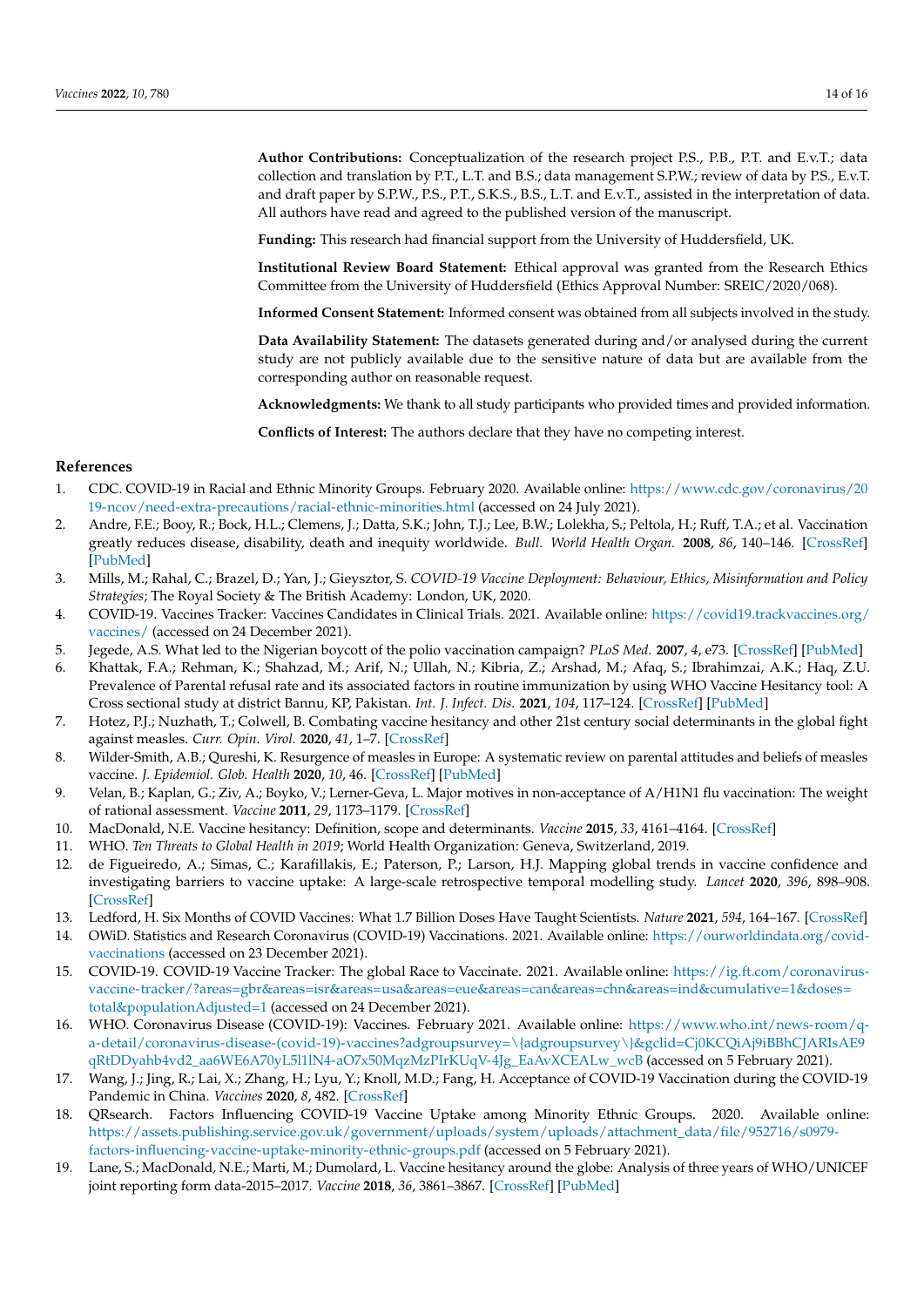- <span id="page-14-0"></span>20. Lazarus, J.V.; Ratzan, S.C.; Palayew, A.; Gostin, L.O.; Larson, H.J.; Rabin, K.; Kimball, S.; El-Mohandes, A. A global survey of potential acceptance of a COVID-19 vaccine. *Nat. Med.* **2020**, *27*, 225–228. [\[CrossRef\]](http://doi.org/10.1038/s41591-020-1124-9) [\[PubMed\]](http://www.ncbi.nlm.nih.gov/pubmed/33082575)
- <span id="page-14-1"></span>21. Robinson, E.; Jones, A.; Daly, M. International estimates of intended uptake and refusal of COVID-19 vaccines: A rapid systematic review and meta-analysis of large nationally representative samples. *medRxiv* **2020**, *39*, 2024–2034. [\[CrossRef\]](http://doi.org/10.1016/j.vaccine.2021.02.005) [\[PubMed\]](http://www.ncbi.nlm.nih.gov/pubmed/33722411)
- <span id="page-14-2"></span>22. Sherman, S.M.; Smith, L.E.; Sim, J.; Amlôt, R.; Cutts, M.; Dasch, H.; Rubin, G.J.; Sevdalis, N. COVID-19 vaccination intention in the UK: Results from the COVID-19 vaccination acceptability study (CoVAccS), a nationally representative cross-sectional survey. *Hum. Vaccin. Immunother.* **2021**, *17*, 1612–1621. [\[CrossRef\]](http://doi.org/10.1080/21645515.2020.1846397) [\[PubMed\]](http://www.ncbi.nlm.nih.gov/pubmed/33242386)
- <span id="page-14-3"></span>23. Yılmaz, M.; Sahin, M.K. Parents' willingness and attitudes concerning the COVID-19 vaccine: A cross-sectional study. *Int. J. Clin. Pract.* **2021**, *75*, e14364. [\[CrossRef\]](http://doi.org/10.1111/ijcp.14364)
- <span id="page-14-4"></span>24. Robertson, E.; Reeve, K.S.; Niedzwiedz, C.L.; Moore, J.; Blake, M.; Green, M.; Katikireddi, S.V.; Benzeval, M.J. Predictors of COVID-19 vaccine hesitancy in the UK household longitudinal study. *Brain Behav. Immun.* **2021**, *94*, 41–50. [\[CrossRef\]](http://doi.org/10.1016/j.bbi.2021.03.008)
- <span id="page-14-5"></span>25. WHO. *Behavioural Considerations for Acceptance and Uptake of COVID-19 Vaccines: Who Technical Advisory Group on Behavioural Insights and Sciences for Health*; Meeting Report; World Health Organization: Geneva, Switzerland, 2020.
- <span id="page-14-6"></span>26. Miller, R.E. *Epidemiology for Health Promotion and Disease Prevention Professionals*; Routledge: New York, NY, USA, 2002.
- <span id="page-14-7"></span>27. Simkhada, B.; Sah, R.K.; Mercel-Sanca, A.; van Teijlingen, E.; Bhurtyal, Y.M.; Regmi, P. Perceptions and experiences of health and social care utilisation of the UK-Nepali population. *J. Immigr. Minority Health* **2020**, *23*, 298–307. [\[CrossRef\]](http://doi.org/10.1007/s10903-020-00976-w)
- <span id="page-14-8"></span>28. Kamal, A.; Hodson, A.; Pearce, J.M. A rapid systematic review of factors influencing COVID-19 vaccination uptake in minority ethnic groups in the UK. *Vaccines* **2021**, *9*, 1121. [\[CrossRef\]](http://doi.org/10.3390/vaccines9101121)
- <span id="page-14-9"></span>29. Creswell, J.W. *Research Design: Qualitative, Quantitative, and Mixed Methods Approaches*, 4th ed.; University of Nebraska: Lincoln, SD, USA; Los Angeles, CA, USA; Sage Publication: London, UK, 2014.
- <span id="page-14-10"></span>30. Bowling, A. *Research Methods in Health: Investigating Health and Health Services*, 2nd ed.; McGraw-Hill Education: London, UK, 2002.
- <span id="page-14-11"></span>31. Wang, P.-W.; Ahorsu, D.; Lin, C.Y.; Chen, I.H.; Yen, C.F.; Kuo, Y.J.; Griffiths, M.; Pakpour, A. Motivation to have COVID-19 vaccination explained using an extended protection motivation theory among university students in china: The role of information sources. *Vaccines* **2021**, *9*, 380. [\[CrossRef\]](http://doi.org/10.3390/vaccines9040380)
- <span id="page-14-12"></span>32. WSDH. *COVID-19 Vaccine Qualitative Research Report*; Washington State Department of Health: Washington, DC, USA, 2021.
- <span id="page-14-13"></span>33. Tannenbaum, M.B.; Hepler, J.; Zimmerman, R.S.; Saul, L.; Jacobs, S.; Wilson, K.; Albarracín, D. Appealing to fear: A meta-analysis of fear appeal effectiveness and theories. *Psychol. Bull.* **2015**, *141*, 1178. [\[CrossRef\]](http://doi.org/10.1037/a0039729)
- <span id="page-14-14"></span>34. Li, H.O.-Y.; Bailey, A.; Huynh, D.; Chan, J. YouTube as a source of information on COVID-19: A pandemic of misinformation? *BMJ Glob. Health* **2020**, *5*, e002604. [\[CrossRef\]](http://doi.org/10.1136/bmjgh-2020-002604) [\[PubMed\]](http://www.ncbi.nlm.nih.gov/pubmed/32409327)
- <span id="page-14-15"></span>35. Wang, Y.; McKee, M.; Torbica, A.; Stuckler, D. Systematic literature review on the spread of health-related misinformation on social media. *Soc. Sci. Med.* **2019**, *240*, 112552. [\[CrossRef\]](http://doi.org/10.1016/j.socscimed.2019.112552) [\[PubMed\]](http://www.ncbi.nlm.nih.gov/pubmed/31561111)
- <span id="page-14-16"></span>36. Balami, A.D.; Meleh, H.U. Misinformation on salt water use among Nigerians during 2014 Ebola outbreak and the role of social media. *Asian Pac. J. Trop. Med.* **2019**, *12*, 175. [\[CrossRef\]](http://doi.org/10.4103/1995-7645.257118)
- <span id="page-14-17"></span>37. Bora, K.; Das, D.; Barman, B.; Borah, P. Are Internet videos useful sources of information during global public health emergencies? A case study of youtube videos during the 2015–2016 Zika virus pandemic. *Pathog. Glob. Health* **2018**, *112*, 320–328. [\[CrossRef\]](http://doi.org/10.1080/20477724.2018.1507784) [\[PubMed\]](http://www.ncbi.nlm.nih.gov/pubmed/30156974)
- <span id="page-14-18"></span>38. Zarocostas, J. How to fight an infodemic. *Lancet* **2020**, *395*, 676. [\[CrossRef\]](http://doi.org/10.1016/S0140-6736(20)30461-X)
- 39. Garett, R.; Young, S.D. Online misinformation and vaccine hesitancy. *Transl. Behav. Med.* **2021**, *11*, 2194–2199. [\[CrossRef\]](http://doi.org/10.1093/tbm/ibab128) [\[PubMed\]](http://www.ncbi.nlm.nih.gov/pubmed/34529080)
- <span id="page-14-19"></span>40. Loomba, S.; de Figueiredo, A.; Piatek, S.J.; de Graaf, K.; Larson, H.J. Measuring the impact of COVID-19 vaccine misinformation on vaccination intent in the UK and USA. *Nat. Hum. Behav.* **2021**, *5*, 337–348. [\[CrossRef\]](http://doi.org/10.1038/s41562-021-01056-1)
- <span id="page-14-20"></span>41. Eshun-Wilson, I.; Mody, A.; Tram, K.H.; Bradley, C.; Scheve, A.; Fox, B.; Thompson, V.; Geng, E.H. Strategies that make vaccination easy and promote autonomy could increase COVID-19 vaccination in those who remain hesitant. *medRxiv* **2021**. [\[CrossRef\]](http://doi.org/10.1101/2021.05.19.21257355)
- <span id="page-14-21"></span>42. Wang, K.; Wong, E.L.Y.; Ho, K.F.; Cheung, A.W.-L.; Yau, P.S.Y.; Dong, D.; Wong, S.Y.S.; Yeoh, E.K. Change of willingness to accept COVID-19 vaccine and reasons of vaccine hesitancy of working people at different waves of local epidemic in Hong Kong, China: Repeated cross-sectional surveys. *Vaccines* **2021**, *9*, 62. [\[CrossRef\]](http://doi.org/10.3390/vaccines9010062)
- <span id="page-14-22"></span>43. Romer, D.; Jamieson, K.H. Conspiracy theories as barriers to controlling the spread of COVID-19 in the US. *Soc. Sci. Med.* **2020**, *263*, 113356. [\[CrossRef\]](http://doi.org/10.1016/j.socscimed.2020.113356)
- <span id="page-14-23"></span>44. Uscinski, J.E.; Enders, A.M.; Klofstad, C.; Seelig, M.; Funchion, J.; Everett, C.; Wuchty, S.; Premaratne, K.; Murthi, M. Why do people believe COVID-19 conspiracy theories? *Harv. Kennedy Sch. Misinform. Rev.* **2020**, *1*, 1–12. [\[CrossRef\]](http://doi.org/10.37016/mr-2020-015)
- <span id="page-14-24"></span>45. Soares, P.; Rocha, J.; Moniz, M.; Gama, A.; Laires, P.; Pedro, A.; Dias, S.; Leite, A.; Nunes, C. Factors associated with COVID-19 vaccine hesitancy. *Vaccines* **2021**, *9*, 300. [\[CrossRef\]](http://doi.org/10.3390/vaccines9030300) [\[PubMed\]](http://www.ncbi.nlm.nih.gov/pubmed/33810131)
- <span id="page-14-25"></span>46. Gallè, F.; Sabella, E.A.; Roma, P.; Da Molin, G.; Diella, G.; Montagna, M.T.; Ferracuti, S.; Liguori, G.; Orsi, G.B.; Napoli, C. Acceptance of COVID-19 vaccination in the elderly: A cross-sectional study in Southern Italy. *Vaccines* **2021**, *9*, 1222. [\[CrossRef\]](http://doi.org/10.3390/vaccines9111222)
- <span id="page-14-26"></span>47. Pal, S.; Shekhar, R.; Kottewar, S.; Upadhyay, S.; Singh, M.; Pathak, D.; Kapuria, D.; Barrett, E.; Sheikh, A.B. COVID-19 vaccine hesitancy and attitude toward booster doses among US healthcare workers. *Vaccines* **2021**, *9*, 1358. [\[CrossRef\]](http://doi.org/10.3390/vaccines9111358)
- <span id="page-14-27"></span>48. Haghpanah, F.; Lin, G.; Levin, S.A.; Klein, E. Analysis of the potential impact of durability, timing, and transmission blocking of COVID-19 vaccine on morbidity and mortality. *EClinicalMedicine* **2021**, *35*, 100863. [\[CrossRef\]](http://doi.org/10.1016/j.eclinm.2021.100863) [\[PubMed\]](http://www.ncbi.nlm.nih.gov/pubmed/33937734)